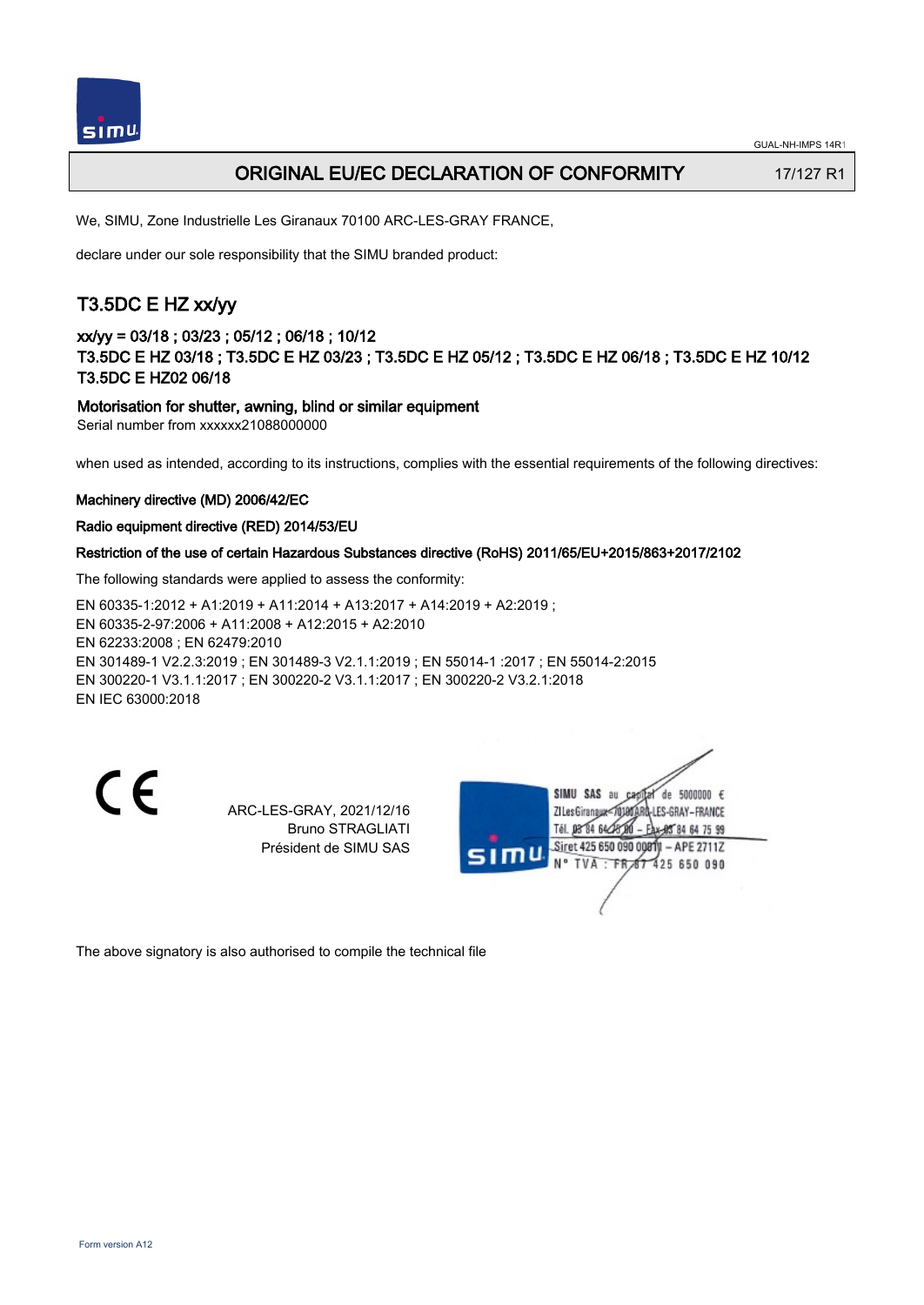



## ORIGINAL EU/EC DECLARATION OF CONFORMITY DECLARATION EU/CE DE CONFORMITE ORIGINALE

17/127 R1

We, SIMU, Zone Industrielle Les Giranaux 70100 ARC-LES-GRAY FRANCE, Nous,

declare under our sole responsibility that the SIMU branded product: declarons sous notre seule responsabilité que le produit de marque SIMU

## T3.5DC E HZ xx/yy

## xx/yy = 03/18 ; 03/23 ; 05/12 ; 06/18 ; 10/12 T3.5DC E HZ 03/18 ; T3.5DC E HZ 03/23 ; T3.5DC E HZ 05/12 ; T3.5DC E HZ 06/18 ; T3.5DC E HZ 10/12 T3.5DC E HZ02 06/18

### Motorisation for shutter, awning, blind or similar equipment

Motorisation de volet, store, rideau ou équipement similaire

Serial number from xxxxxx21088000000 Numéro de série à partir de

when used as intended, according to its instructions, complies with the essential requirements of the following directives: utilisé, selon l'usage prévu, comme décrit dans son manuel d'utilisation, est conforme aux exigences essentielles des directives suivantes

### Machinery directive (MD) 2006/42/EC

Directive Machine 2006/42/EC

### Radio equipment directive (RED) 2014/53/EU

Directive sur les équipements radio 2014/53/EU

### Restriction of the use of certain Hazardous Substances directive (RoHS) 2011/65/EU+2015/863+2017/2102

Directive RoHS 2011/65/EU+2015/863+2017/2102

The following standards were applied to assess the conformity: Les normes de référence suivantes ont été appliquées pour évaluer la conformité

EN 60335‑1:2012 + A1:2019 + A11:2014 + A13:2017 + A14:2019 + A2:2019 ; EN 60335‑2‑97:2006 + A11:2008 + A12:2015 + A2:2010 EN 62233:2008 ; EN 62479:2010 EN 301489‑1 V2.2.3:2019 ; EN 301489‑3 V2.1.1:2019 ; EN 55014‑1 :2017 ; EN 55014‑2:2015 EN 300220‑1 V3.1.1:2017 ; EN 300220‑2 V3.1.1:2017 ; EN 300220‑2 V3.2.1:2018 EN IEC 63000:2018

C E

ARC-LES-GRAY, 2021/12/16 Bruno STRAGLIATI Président de SIMU SAS

SIMU SAS au de 5000000  $\epsilon$ ZI Les Giranaux</DJ80 LES-GRAY-FRANCE Tél. 08 84 64 28 84 64 75 99 Siret 425 650 090 0081  $-$  APE 2711Z 'nЦ TVA · FRAT 425 650 090

The above signatory is also authorised to compile the technical file La personne signataire ci-dessus est aussi celle autorisée à constituer le dossier technique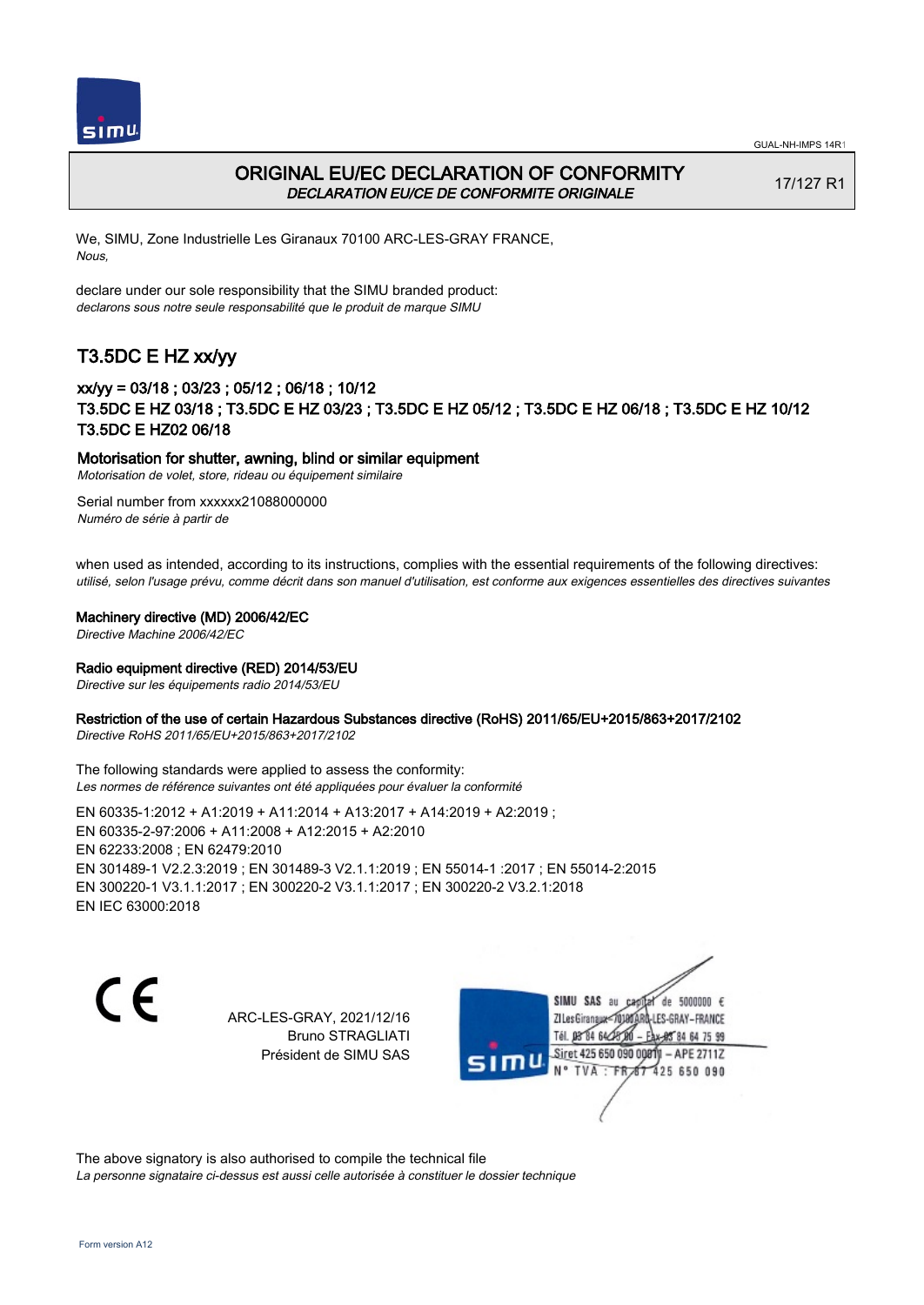



## ORIGINAL EU/EC DECLARATION OF CONFORMITY ORIGINAL EU/EG-KONFORMITÄTSERKLÄRUNG

17/127 R1

We, SIMU, Zone Industrielle Les Giranaux 70100 ARC-LES-GRAY FRANCE, Wir,

declare under our sole responsibility that the SIMU branded product: erklären unter unserer alleinigen Verantwortung, dass das mit der Marke SIMU versehene Produkt

# T3.5DC E HZ xx/yy

## xx/yy = 03/18 ; 03/23 ; 05/12 ; 06/18 ; 10/12 T3.5DC E HZ 03/18 ; T3.5DC E HZ 03/23 ; T3.5DC E HZ 05/12 ; T3.5DC E HZ 06/18 ; T3.5DC E HZ 10/12 T3.5DC E HZ02 06/18

### Motorisation for shutter, awning, blind or similar equipment

Motorisierung für Abschlüsse or ähnliche Ausrüstung

Serial number from xxxxxx21088000000 Seriennummer ab

when used as intended, according to its instructions, complies with the essential requirements of the following directives: den einschlägigen Bestimmungen der folgenden Richtlinien entspricht, wenn es nach den Anweisungen des Herstellers bestimmungsgemäß verwendet wird

### Machinery directive (MD) 2006/42/EC

Maschinenrichtlinie 2006/42/EC

### Radio equipment directive (RED) 2014/53/EU

Funkanlagen-Richtlinie 2014/53/EU

### Restriction of the use of certain Hazardous Substances directive (RoHS) 2011/65/EU+2015/863+2017/2102

RoHS-Richtlinie 2011/65/EU+2015/863+2017/2102

The following standards were applied to assess the conformity: Die Konformität wird durch die Einhaltung folgender Normen nachgewiesen

EN 60335‑1:2012 + A1:2019 + A11:2014 + A13:2017 + A14:2019 + A2:2019 ; EN 60335‑2‑97:2006 + A11:2008 + A12:2015 + A2:2010 EN 62233:2008 ; EN 62479:2010 EN 301489‑1 V2.2.3:2019 ; EN 301489‑3 V2.1.1:2019 ; EN 55014‑1 :2017 ; EN 55014‑2:2015 EN 300220‑1 V3.1.1:2017 ; EN 300220‑2 V3.1.1:2017 ; EN 300220‑2 V3.2.1:2018 EN IEC 63000:2018

 $\epsilon$ 

ARC-LES-GRAY, 2021/12/16 Bruno STRAGLIATI Président de SIMU SAS



The above signatory is also authorised to compile the technical file

Die oben genannte Person ist auch bevollmächtigt, die relevanten technischen Unterlagen zusammenzustellen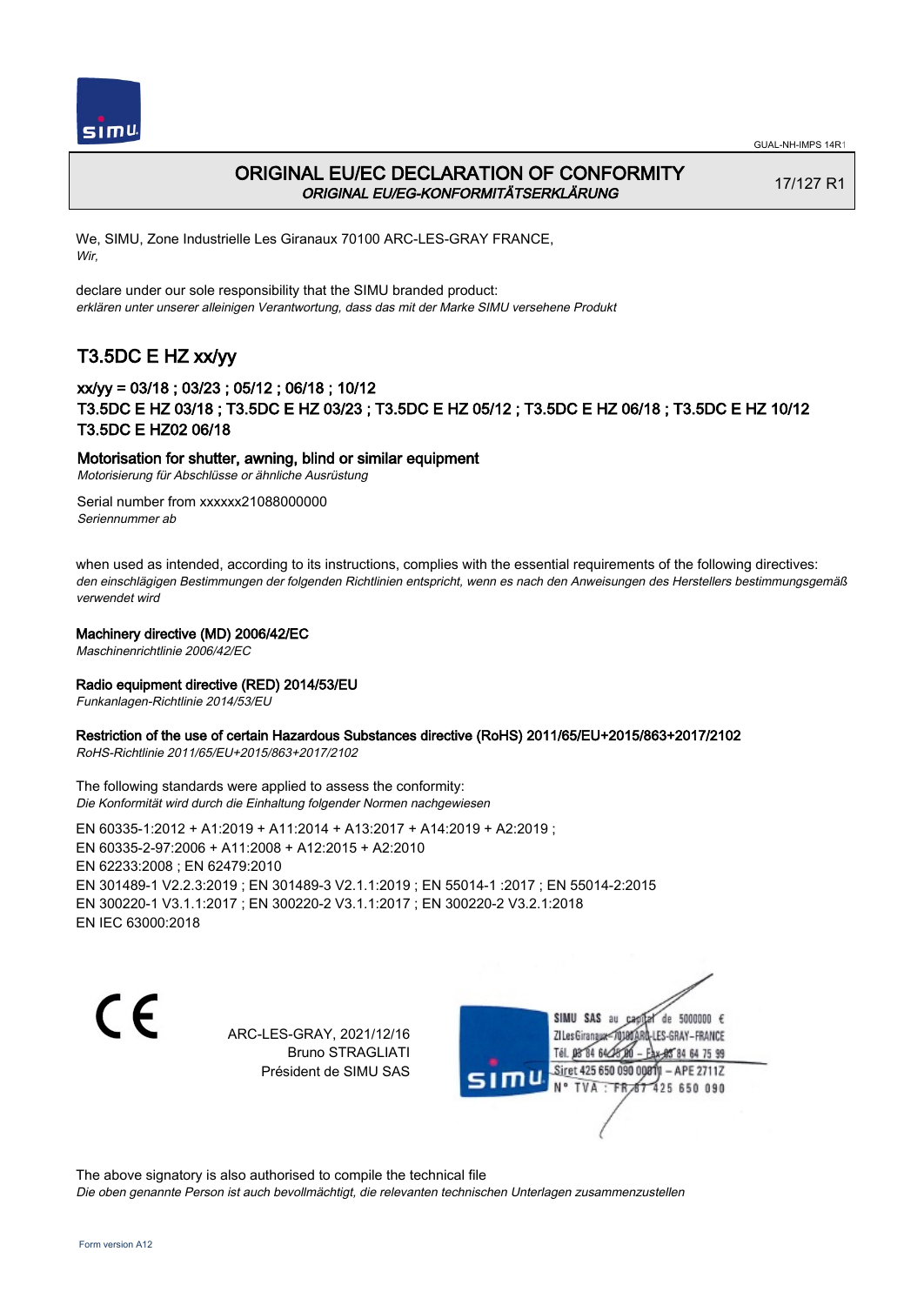

## ORIGINAL EU/EC DECLARATION OF CONFORMITY DECLARACIÓN UE/CE DE CONFORMIDAD ORIGINAL

17/127 R1

We, SIMU, Zone Industrielle Les Giranaux 70100 ARC-LES-GRAY FRANCE, Nosotros,

declare under our sole responsibility that the SIMU branded product: declaramos bajo nuestra única responsabilidad, que los productos de la marca SIMU

# T3.5DC E HZ xx/yy

## xx/yy = 03/18 ; 03/23 ; 05/12 ; 06/18 ; 10/12 T3.5DC E HZ 03/18 ; T3.5DC E HZ 03/23 ; T3.5DC E HZ 05/12 ; T3.5DC E HZ 06/18 ; T3.5DC E HZ 10/12 T3.5DC E HZ02 06/18

### Motorisation for shutter, awning, blind or similar equipment

Motorización de persiana, toldo, cortina o equipos similares

Serial number from xxxxxx21088000000 número de serie a partir de

when used as intended, according to its instructions, complies with the essential requirements of the following directives: cuando se utilizan según el uso previsto, de conformidad con sus instrucciones, cumplen con los requisitos esenciales de las siguientes directivas

### Machinery directive (MD) 2006/42/EC

Directiva "Máquinas" 2006/42/EC

### Radio equipment directive (RED) 2014/53/EU

Directiva equipos radioeléctricos 2014/53/EU

### Restriction of the use of certain Hazardous Substances directive (RoHS) 2011/65/EU+2015/863+2017/2102

Directiva RoHS 2011/65/EU+2015/863+2017/2102

The following standards were applied to assess the conformity: Las siguientes normas de referencia han sido aplicadas para evaluar la conformidad

EN 60335‑1:2012 + A1:2019 + A11:2014 + A13:2017 + A14:2019 + A2:2019 ; EN 60335‑2‑97:2006 + A11:2008 + A12:2015 + A2:2010 EN 62233:2008 ; EN 62479:2010 EN 301489‑1 V2.2.3:2019 ; EN 301489‑3 V2.1.1:2019 ; EN 55014‑1 :2017 ; EN 55014‑2:2015 EN 300220‑1 V3.1.1:2017 ; EN 300220‑2 V3.1.1:2017 ; EN 300220‑2 V3.2.1:2018 EN IEC 63000:2018

 $\epsilon$ 

ARC-LES-GRAY, 2021/12/16 Bruno STRAGLIATI Président de SIMU SAS



The above signatory is also authorised to compile the technical file el firmante, anteriormente mencionado tambien esta facultado para elaborar el expediente tecnico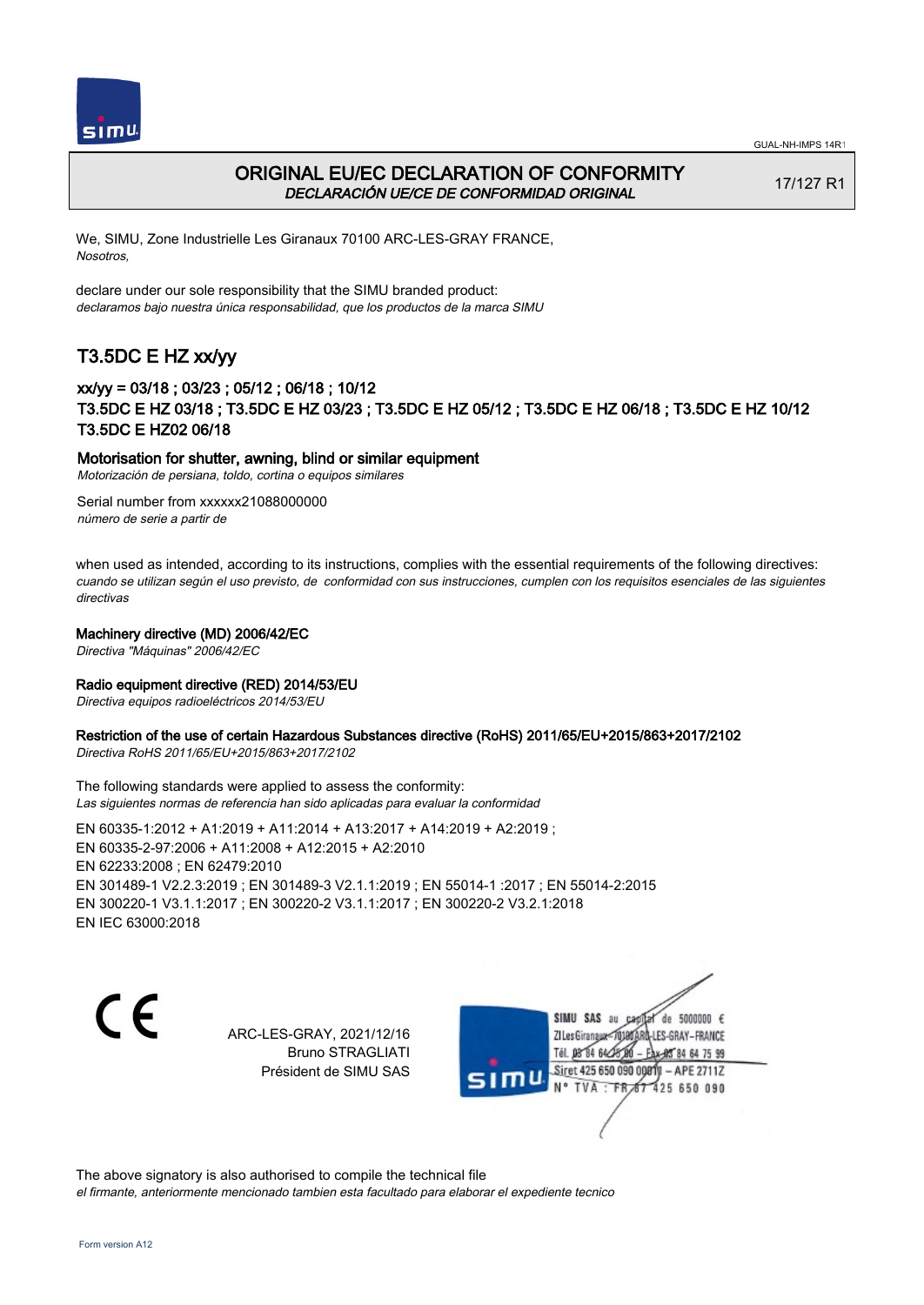



## ORIGINAL EU/EC DECLARATION OF CONFORMITY DICHIARAZIONE DI CONFORMITÀ UE/CE ORIGINALE

17/127 R1

We, SIMU, Zone Industrielle Les Giranaux 70100 ARC-LES-GRAY FRANCE, Noi,

declare under our sole responsibility that the SIMU branded product: dichiariamo sotto la nostra esclusiva responsabilità che l'appareccho di marca SIMU

## T3.5DC E HZ xx/yy

## xx/yy = 03/18 ; 03/23 ; 05/12 ; 06/18 ; 10/12 T3.5DC E HZ 03/18 ; T3.5DC E HZ 03/23 ; T3.5DC E HZ 05/12 ; T3.5DC E HZ 06/18 ; T3.5DC E HZ 10/12 T3.5DC E HZ02 06/18

### Motorisation for shutter, awning, blind or similar equipment

Motorizzazione di tapparella, persiana, tenda o apparecchiatura similare

Serial number from xxxxxx21088000000 Numero di serie a partire da

when used as intended, according to its instructions, complies with the essential requirements of the following directives: se utilizzato secondo l'uso previsto, come descritto nel suo manuale d'istruzioni, è conforme ai requisiti essenziali delle seguenti Direttive

### Machinery directive (MD) 2006/42/EC

Direttiva Macchine 2006/42/EC

### Radio equipment directive (RED) 2014/53/EU

Direttiva apparecchiature radio 2014/53/EU

### Restriction of the use of certain Hazardous Substances directive (RoHS) 2011/65/EU+2015/863+2017/2102

Direttiva RoHS 2011/65/EU+2015/863+2017/2102

The following standards were applied to assess the conformity: I seguenti standard di riferimento sono stati applicati per ottenere la conformità

EN 60335‑1:2012 + A1:2019 + A11:2014 + A13:2017 + A14:2019 + A2:2019 ; EN 60335‑2‑97:2006 + A11:2008 + A12:2015 + A2:2010 EN 62233:2008 ; EN 62479:2010 EN 301489‑1 V2.2.3:2019 ; EN 301489‑3 V2.1.1:2019 ; EN 55014‑1 :2017 ; EN 55014‑2:2015 EN 300220‑1 V3.1.1:2017 ; EN 300220‑2 V3.1.1:2017 ; EN 300220‑2 V3.2.1:2018 EN IEC 63000:2018

C E

ARC-LES-GRAY, 2021/12/16 Bruno STRAGLIATI Président de SIMU SAS

SIMU SAS au de 5000000  $\epsilon$ ZI Les Giranaux</DJ80 -LES-GRAY-FRANCE Tél. 08 84 64 28 85 84 64 75 99 Siret 425 650 090 0081  $-$  APE 2711Z mu 425 650 090 TVA · FRAT

The above signatory is also authorised to compile the technical file Il firmatario è inoltre autorizzato a costituire il fascicolo tecnico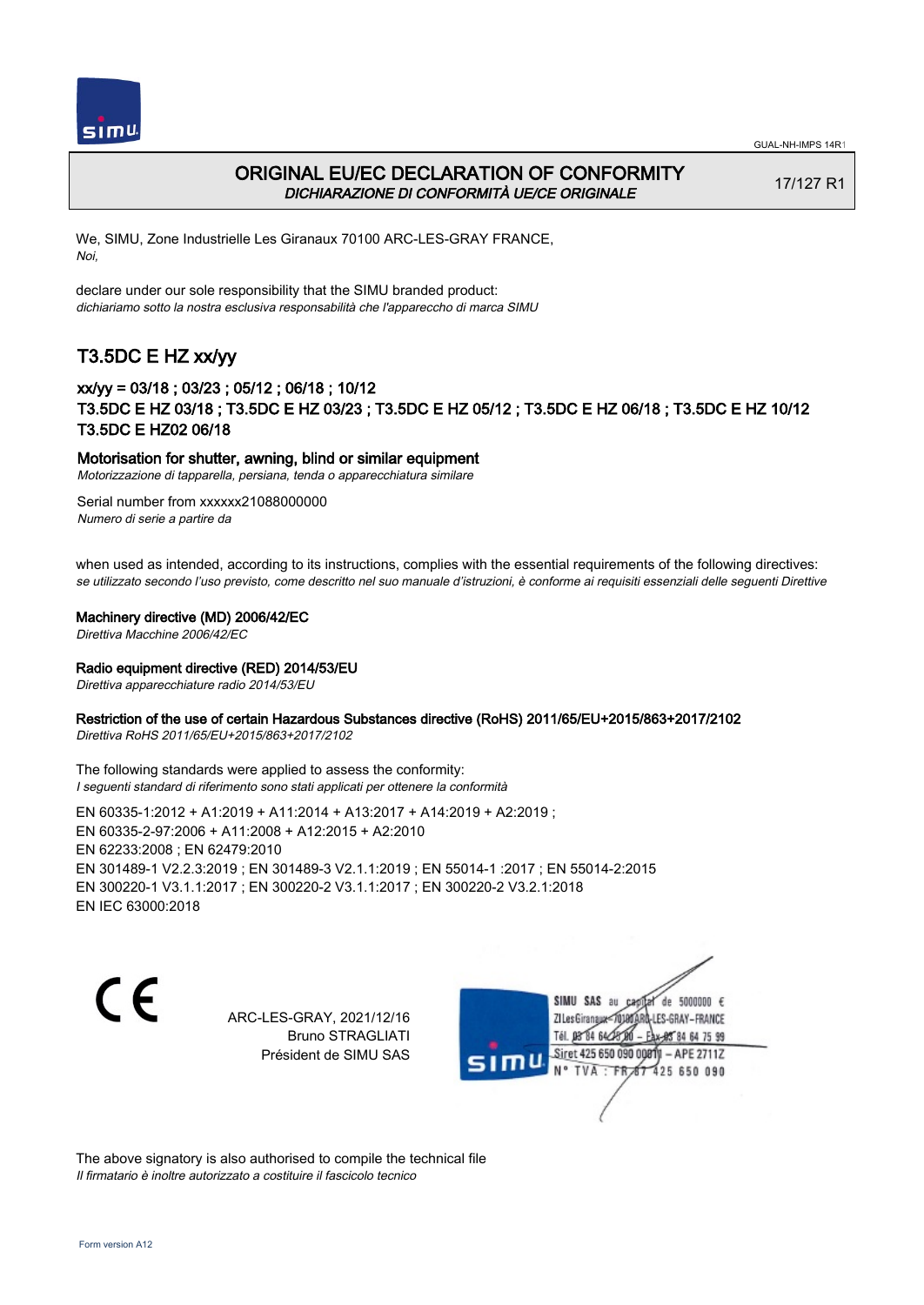



## ORIGINAL EU/EC DECLARATION OF CONFORMITY ОРИГИНАЛНА EU/EC ДЕКЛАРАЦИЯ ЗА СЪОТВЕТСТВИЕ

17/127 R1

We, SIMU, Zone Industrielle Les Giranaux 70100 ARC-LES-GRAY FRANCE, Ние,

declare under our sole responsibility that the SIMU branded product: декларираме на своя лична отговорност, че продукт с търговска марка SIMU

# T3.5DC E HZ xx/yy

## xx/yy = 03/18 ; 03/23 ; 05/12 ; 06/18 ; 10/12 T3.5DC E HZ 03/18 ; T3.5DC E HZ 03/23 ; T3.5DC E HZ 05/12 ; T3.5DC E HZ 06/18 ; T3.5DC E HZ 10/12 T3.5DC E HZ02 06/18

### Motorisation for shutter, awning, blind or similar equipment

Моторизация за ролетни щори, сенници или други подобни засенчващи изделия

Serial number from xxxxxx21088000000 сериен номер от

when used as intended, according to its instructions, complies with the essential requirements of the following directives: когато се използва съобразно предназначението си и в съответствие с инструкциите е в съответствие с основните изисквания на следните директиви

### Machinery directive (MD) 2006/42/EC

Машинна директива 2006/42/EC

### Radio equipment directive (RED) 2014/53/EU

Директива за радио оборудване 2014/53/EU

### Restriction of the use of certain Hazardous Substances directive (RoHS) 2011/65/EU+2015/863+2017/2102

RoHS Директива относно ограничението на употребата на определени опасни вещества в електрическото и електронното оборудване 2011/65/EU+2015/863+2017/2102

The following standards were applied to assess the conformity: Следните референтни стандарти са приложени за оценяване на съответствието

EN 60335‑1:2012 + A1:2019 + A11:2014 + A13:2017 + A14:2019 + A2:2019 ; EN 60335‑2‑97:2006 + A11:2008 + A12:2015 + A2:2010 EN 62233:2008 ; EN 62479:2010 EN 301489‑1 V2.2.3:2019 ; EN 301489‑3 V2.1.1:2019 ; EN 55014‑1 :2017 ; EN 55014‑2:2015 EN 300220‑1 V3.1.1:2017 ; EN 300220‑2 V3.1.1:2017 ; EN 300220‑2 V3.2.1:2018 EN IEC 63000:2018

C F

ARC-LES-GRAY, 2021/12/16 Bruno STRAGLIATI Président de SIMU SAS



The above signatory is also authorised to compile the technical file Гоеподписващия също е упълномощен да съставя техническо досие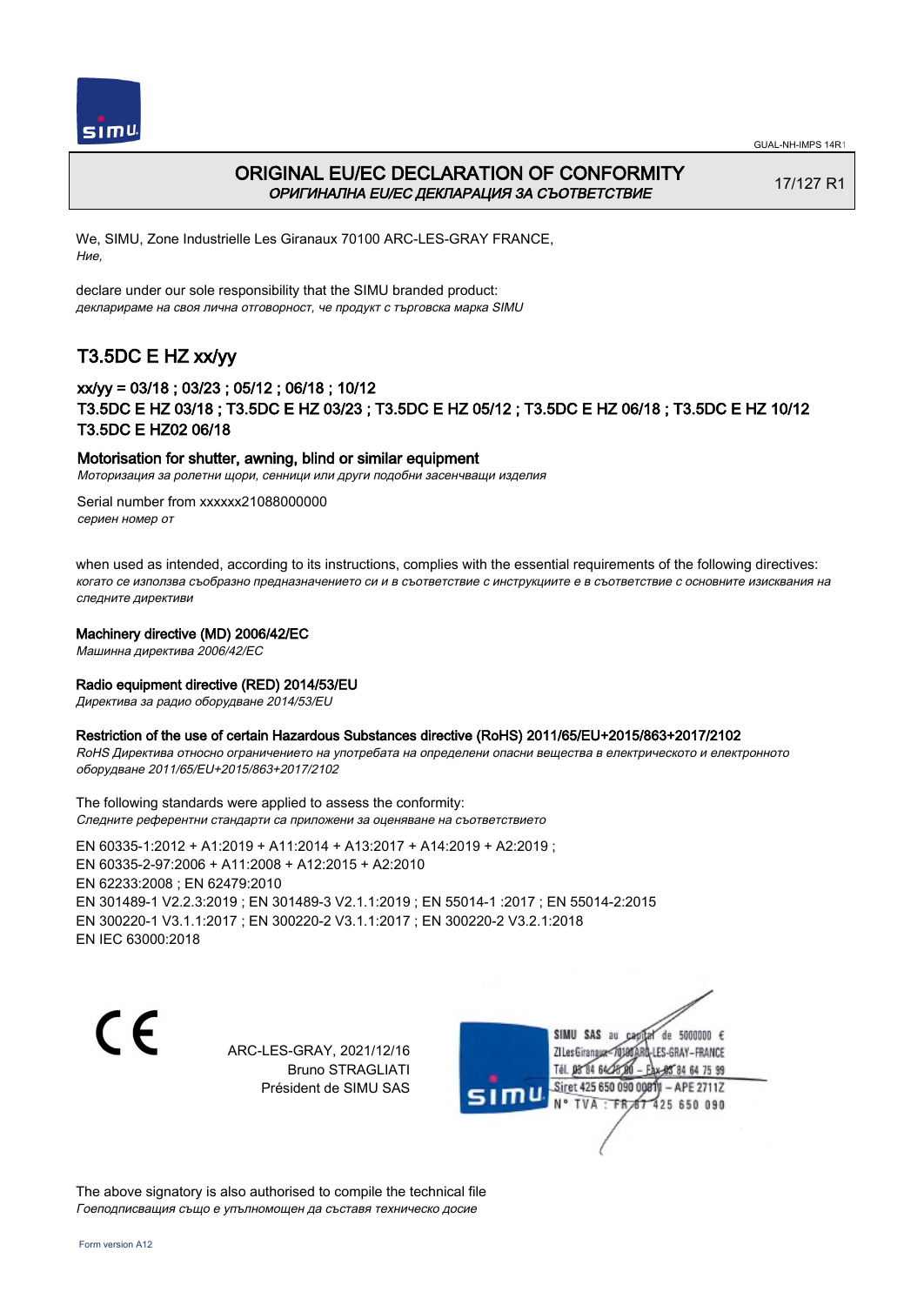



## ORIGINAL EU/EC DECLARATION OF CONFORMITY ORIGINÁLNÍ EU/ES PROHLÁŠENÍ O SHODĚ

17/127 R1

We, SIMU, Zone Industrielle Les Giranaux 70100 ARC-LES-GRAY FRANCE, My,

declare under our sole responsibility that the SIMU branded product: prohlašujeme na svou výlučnou odpovědnost, že výrobek značky SIMU

# T3.5DC E HZ xx/yy

## xx/yy = 03/18 ; 03/23 ; 05/12 ; 06/18 ; 10/12 T3.5DC E HZ 03/18 ; T3.5DC E HZ 03/23 ; T3.5DC E HZ 05/12 ; T3.5DC E HZ 06/18 ; T3.5DC E HZ 10/12 T3.5DC E HZ02 06/18

### Motorisation for shutter, awning, blind or similar equipment

Pohon pro rolety, markýzy, clony nebo podobná zařízení

Serial number from xxxxxx21088000000 Sériové číslo od

when used as intended, according to its instructions, complies with the essential requirements of the following directives: pokud je používán v souladu s účelem použití a s návodem, splňuje základní požadavky těchto směrnic

### Machinery directive (MD) 2006/42/EC

Směrnice o strojních zařízeních 2006/42/EC

### Radio equipment directive (RED) 2014/53/EU

Směrnice o dodávání rádiových zařízení na trh 2014/53/EU

### Restriction of the use of certain Hazardous Substances directive (RoHS) 2011/65/EU+2015/863+2017/2102

Směrnice o omezení používání některých nebezpečných látek v elektrických a elektronických zařízeních 2011/65/EU+2015/863+2017/2102

The following standards were applied to assess the conformity: Pro posouzení shody byly použity následující normy

EN 60335‑1:2012 + A1:2019 + A11:2014 + A13:2017 + A14:2019 + A2:2019 ; EN 60335‑2‑97:2006 + A11:2008 + A12:2015 + A2:2010 EN 62233:2008 ; EN 62479:2010 EN 301489‑1 V2.2.3:2019 ; EN 301489‑3 V2.1.1:2019 ; EN 55014‑1 :2017 ; EN 55014‑2:2015 EN 300220‑1 V3.1.1:2017 ; EN 300220‑2 V3.1.1:2017 ; EN 300220‑2 V3.2.1:2018 EN IEC 63000:2018

C E

ARC-LES-GRAY, 2021/12/16 Bruno STRAGLIATI Président de SIMU SAS



The above signatory is also authorised to compile the technical file Výše uvedená osoba je také osoba pověřená sestavením technické dokumentace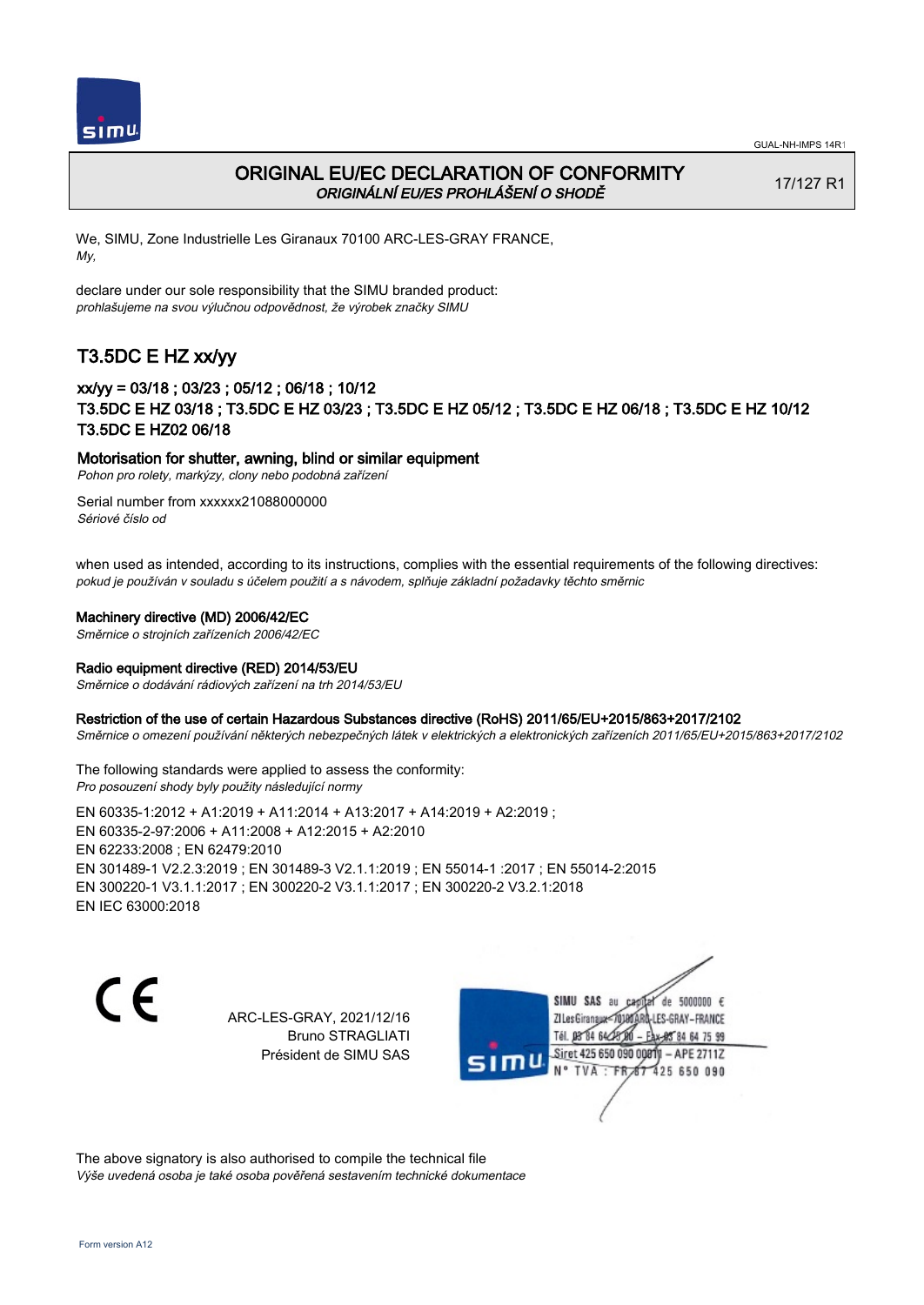



## ORIGINAL EU/EC DECLARATION OF CONFORMITY ORIGINAL EU/EF-OVERENSSTEMMELSESERKLÆRING

17/127 R1

We, SIMU, Zone Industrielle Les Giranaux 70100 ARC-LES-GRAY FRANCE, Vi,

declare under our sole responsibility that the SIMU branded product: erklærer som eneansvarlige, at SIMU mærkede produkter

## T3.5DC E HZ xx/yy

## xx/yy = 03/18 ; 03/23 ; 05/12 ; 06/18 ; 10/12 T3.5DC E HZ 03/18 ; T3.5DC E HZ 03/23 ; T3.5DC E HZ 05/12 ; T3.5DC E HZ 06/18 ; T3.5DC E HZ 10/12 T3.5DC E HZ02 06/18

### Motorisation for shutter, awning, blind or similar equipment

Motorisering af gitre, markiser, persienner eller lign. udstyr

Serial number from xxxxxx21088000000 serienummer fra

when used as intended, according to its instructions, complies with the essential requirements of the following directives: når det anvendes efter hensigten, efter dennes instrukser, overholder kravene i følgende direktiver

### Machinery directive (MD) 2006/42/EC

Maskindirektivet 2006/42/EC

### Radio equipment directive (RED) 2014/53/EU

Radioudstyrsdirektivet 2014/53/EU

### Restriction of the use of certain Hazardous Substances directive (RoHS) 2011/65/EU+2015/863+2017/2102

RoHS direktiv 2011/65/EU+2015/863+2017/2102

The following standards were applied to assess the conformity: Referencestandarderne der følger blev anvendt til at vurdere overholdelsen

EN 60335‑1:2012 + A1:2019 + A11:2014 + A13:2017 + A14:2019 + A2:2019 ; EN 60335‑2‑97:2006 + A11:2008 + A12:2015 + A2:2010 EN 62233:2008 ; EN 62479:2010 EN 301489‑1 V2.2.3:2019 ; EN 301489‑3 V2.1.1:2019 ; EN 55014‑1 :2017 ; EN 55014‑2:2015 EN 300220‑1 V3.1.1:2017 ; EN 300220‑2 V3.1.1:2017 ; EN 300220‑2 V3.2.1:2018 EN IEC 63000:2018

C E

ARC-LES-GRAY, 2021/12/16 Bruno STRAGLIATI Président de SIMU SAS

SIMU SAS au de 5000000  $\epsilon$ ZI Les Giranaux</DJ80AF -LES-GRAY-FRANCE Tél. 08 84 64 28 85 84 64 75 99 Siret 425 650 090 00811  $-$  APE 2711Z mu 425 650 090 TVA FRAT

The above signatory is also authorised to compile the technical file Personen nævnt ovenfor er også godkendt til at udarbejde det tekniske dossier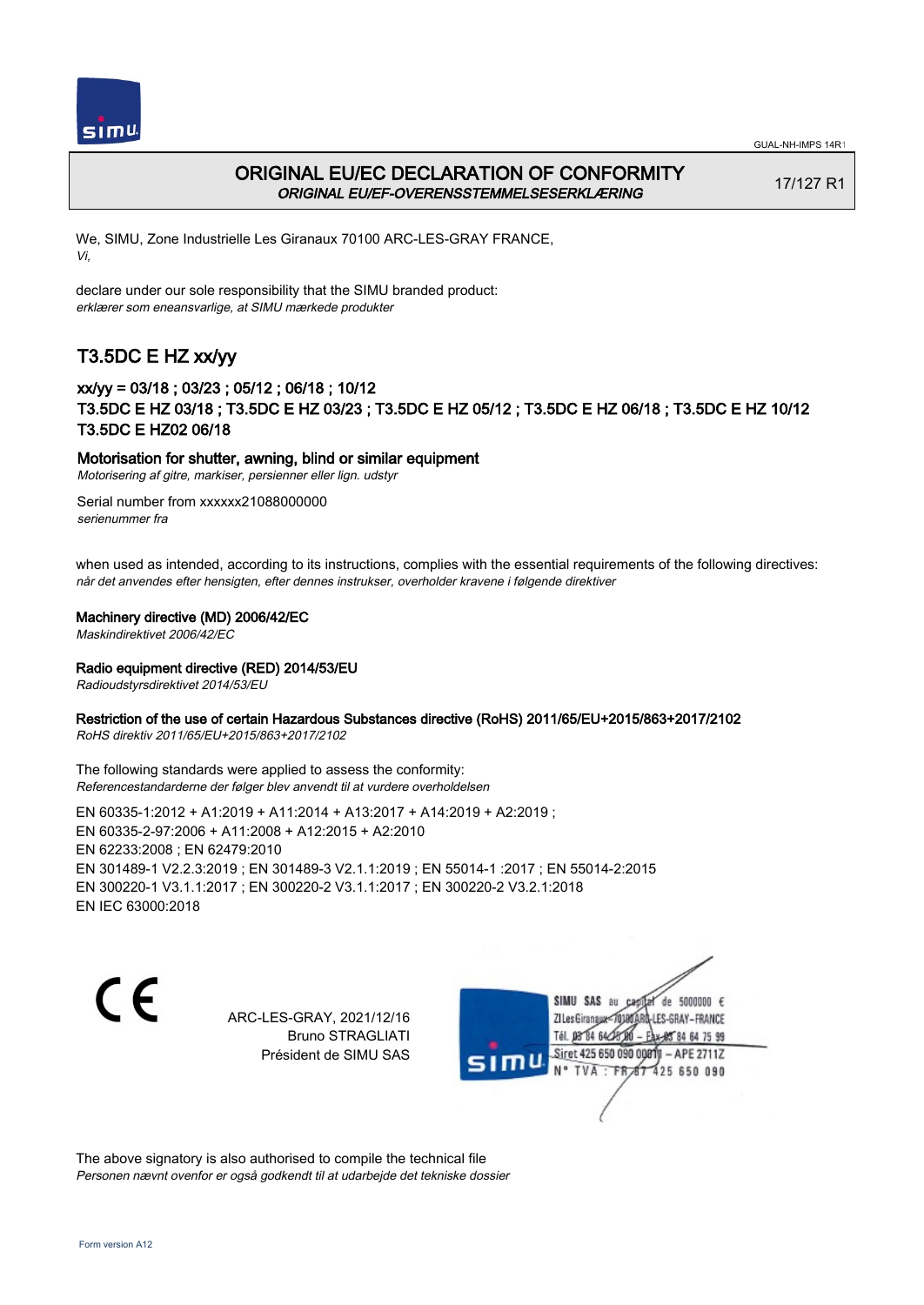



## ORIGINAL EU/EC DECLARATION OF CONFORMITY EL/EK VASTAVUSDEKLARATSIOON

17/127 R1

We, SIMU, Zone Industrielle Les Giranaux 70100 ARC-LES-GRAY FRANCE, Meie,

declare under our sole responsibility that the SIMU branded product: kinnitame kogu vastutusega, et SIMU kaubamärgiga tooted

## T3.5DC E HZ xx/yy

## xx/yy = 03/18 ; 03/23 ; 05/12 ; 06/18 ; 10/12 T3.5DC E HZ 03/18 ; T3.5DC E HZ 03/23 ; T3.5DC E HZ 05/12 ; T3.5DC E HZ 06/18 ; T3.5DC E HZ 10/12 T3.5DC E HZ02 06/18

### Motorisation for shutter, awning, blind or similar equipment

Aknaluukide, varikatuste, aknakardinate või sarnaste seadmete motoriseerimine

Serial number from xxxxxx21088000000 Seerianumber alates

when used as intended, according to its instructions, complies with the essential requirements of the following directives: kui kasutatakse eesmärgipäraselt ja juhiste kohaselt, vastavad käesoleva direktiivi põhinõuetele

### Machinery directive (MD) 2006/42/EC

Masinate direktiiv 2006/42/EC

### Radio equipment directive (RED) 2014/53/EU

Direktiiv raadioseadmete turul kättesaadavuse kohta 2014/53/EU

### Restriction of the use of certain Hazardous Substances directive (RoHS) 2011/65/EU+2015/863+2017/2102

RoHs direktiiv ohtlike ainete kasutamise piirangute kohta elektri- ja elektroonikaseadmetes 2011/65/EU+2015/863+2017/2102

The following standards were applied to assess the conformity: Vastavusdeklaratsiooni hindamiseks kasutatakse järgmisi standardeid

EN 60335‑1:2012 + A1:2019 + A11:2014 + A13:2017 + A14:2019 + A2:2019 ; EN 60335‑2‑97:2006 + A11:2008 + A12:2015 + A2:2010 EN 62233:2008 ; EN 62479:2010 EN 301489‑1 V2.2.3:2019 ; EN 301489‑3 V2.1.1:2019 ; EN 55014‑1 :2017 ; EN 55014‑2:2015 EN 300220‑1 V3.1.1:2017 ; EN 300220‑2 V3.1.1:2017 ; EN 300220‑2 V3.2.1:2018 EN IEC 63000:2018

C E

ARC-LES-GRAY, 2021/12/16 Bruno STRAGLIATI Président de SIMU SAS

SIMU SAS au de 5000000  $\epsilon$ ZI Les Giranaux</DJ80 LES-GRAY-FRANCE Tél. 08 84 64 28 84 64 75 99 Siret 425 650 090 0081  $-$  APE 2711Z mu 425 650 090 TVA · FRAT

The above signatory is also authorised to compile the technical file Eelpool nimetatud isik on volitatud koostama tehnilist dokumentatsiooni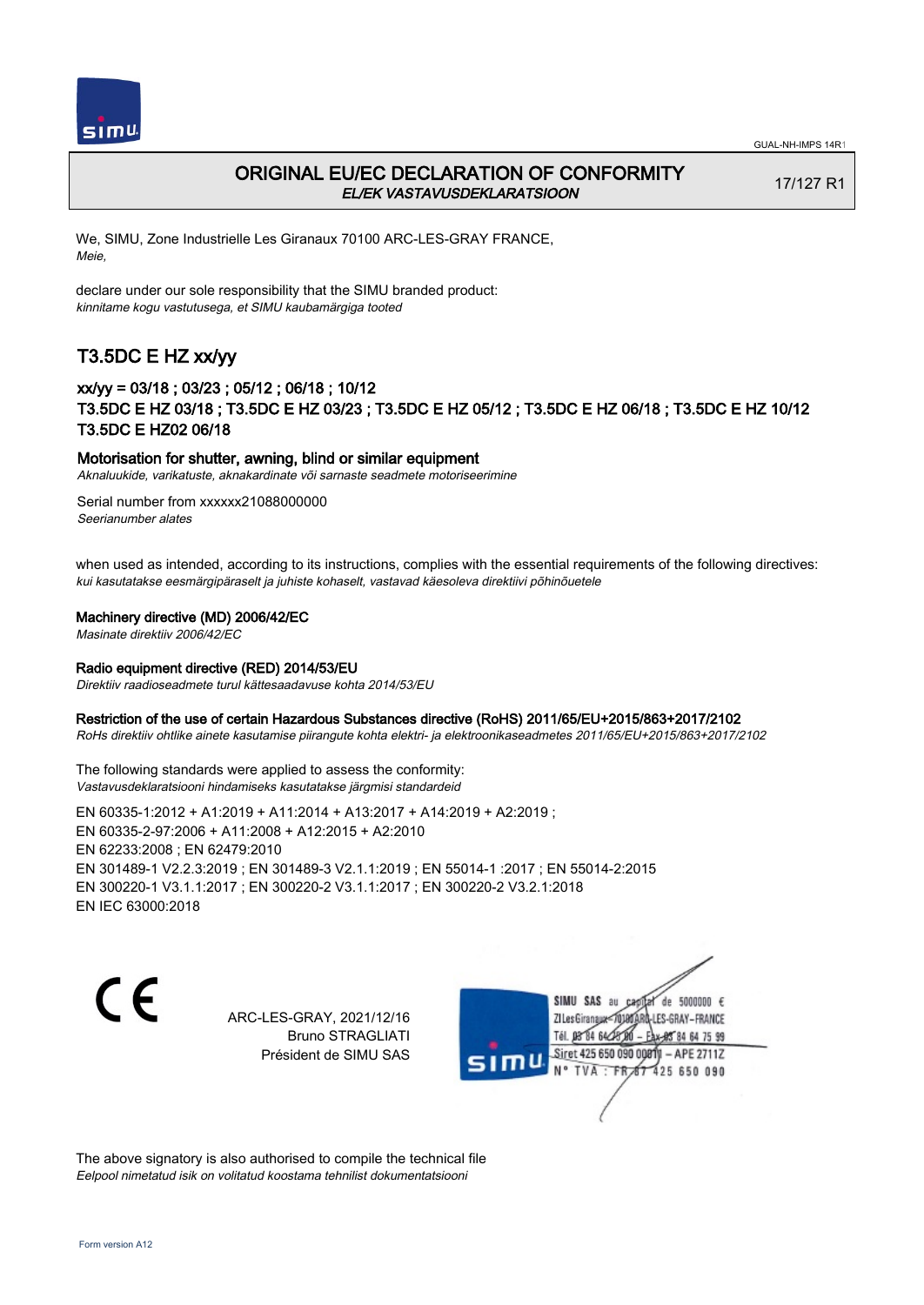



## ORIGINAL EU/EC DECLARATION OF CONFORMITY ALKUPERÄISET EU/EY-VAATIMUSTENMUKAISUUSVAKUUTUS

17/127 R1

We, SIMU, Zone Industrielle Les Giranaux 70100 ARC-LES-GRAY FRANCE, Me,

declare under our sole responsibility that the SIMU branded product: vakuutamme omalla vastuullamme, että SIMU merkkituote

# T3.5DC E HZ xx/yy

## xx/yy = 03/18 ; 03/23 ; 05/12 ; 06/18 ; 10/12 T3.5DC E HZ 03/18 ; T3.5DC E HZ 03/23 ; T3.5DC E HZ 05/12 ; T3.5DC E HZ 06/18 ; T3.5DC E HZ 10/12 T3.5DC E HZ02 06/18

### Motorisation for shutter, awning, blind or similar equipment

Sälerullainten, markiisien, kaihtimien tai vastaavien motorisointi

Serial number from xxxxxx21088000000 sarjanumerot

when used as intended, according to its instructions, complies with the essential requirements of the following directives: kun käytettynä oikein ja sen ohjeiden mukaan, noudattaa seuraavien direktiivien olennaisia vaatimuksia

### Machinery directive (MD) 2006/42/EC

Konedirektiivin 2006/42/EC

### Radio equipment directive (RED) 2014/53/EU

Radiolaitteiden direktiivin 2014/53/EU

### Restriction of the use of certain Hazardous Substances directive (RoHS) 2011/65/EU+2015/863+2017/2102

RoHS direktiivin 2011/65/EU+2015/863+2017/2102

The following standards were applied to assess the conformity: Seuraavia viitestandardeja sovellettiin vaatimustenmukaisuusvakuutusta arvioitaessa

EN 60335‑1:2012 + A1:2019 + A11:2014 + A13:2017 + A14:2019 + A2:2019 ; EN 60335‑2‑97:2006 + A11:2008 + A12:2015 + A2:2010 EN 62233:2008 ; EN 62479:2010 EN 301489‑1 V2.2.3:2019 ; EN 301489‑3 V2.1.1:2019 ; EN 55014‑1 :2017 ; EN 55014‑2:2015 EN 300220‑1 V3.1.1:2017 ; EN 300220‑2 V3.1.1:2017 ; EN 300220‑2 V3.2.1:2018 EN IEC 63000:2018

C E

ARC-LES-GRAY, 2021/12/16 Bruno STRAGLIATI Président de SIMU SAS

SIMU SAS au de 5000000  $\epsilon$ ZI Les Giranaux</DJ80AF -LES-GRAY-FRANCE Tél. 08 84 64 28 85 84 64 75 99 Siret 425 650 090 00811  $-$  APE 2711Z mu 425 650 090 TVA · FRAT

The above signatory is also authorised to compile the technical file Yllä allekirjoittaja on myös valtuutettu kokoamaan teknisten tiedostojen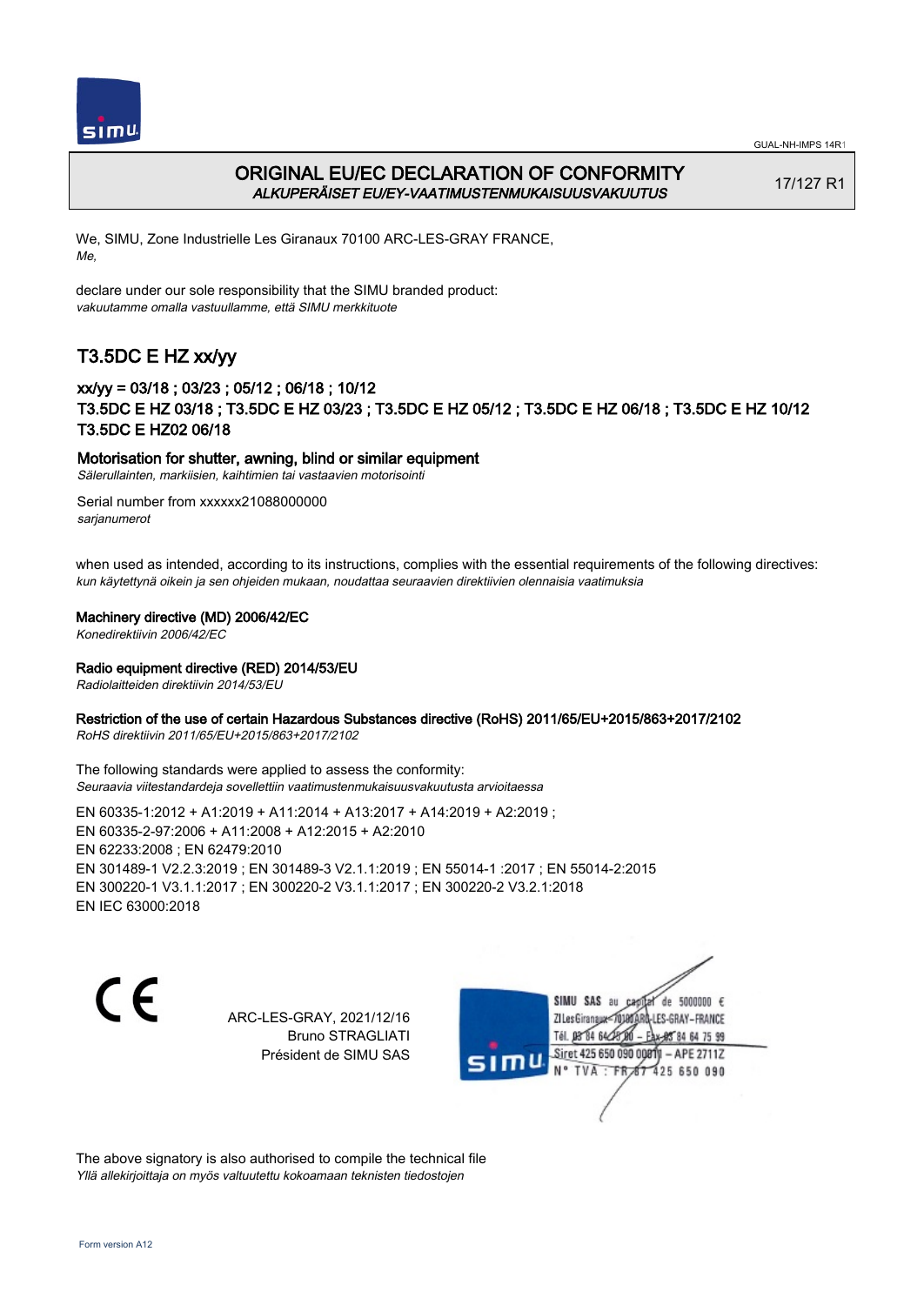



## ORIGINAL EU/EC DECLARATION OF CONFORMITY ΠΡΩΤΟΤΥΠΟ ΔΗΛΩΣΗ ΣΥΜΜΟΡΦΩΣΗΣ ΕΕ/EK

17/127 R1

We, SIMU, Zone Industrielle Les Giranaux 70100 ARC-LES-GRAY FRANCE, εμείς,

declare under our sole responsibility that the SIMU branded product: Δηλώνουμε αναλαμβάνοντας την αποκλειστική ευθύνη ότι το επώνυμο προϊόν SIMU

# T3.5DC E HZ xx/yy

## xx/yy = 03/18 ; 03/23 ; 05/12 ; 06/18 ; 10/12 T3.5DC E HZ 03/18 ; T3.5DC E HZ 03/23 ; T3.5DC E HZ 05/12 ; T3.5DC E HZ 06/18 ; T3.5DC E HZ 10/12 T3.5DC E HZ02 06/18

### Motorisation for shutter, awning, blind or similar equipment

Μηχανοκίνηση για ρολα,τέντες,στόρια ή παρόμοιο εξοπλισμό

Serial number from xxxxxx21088000000 σειριακό αριθμό από

when used as intended, according to its instructions, complies with the essential requirements of the following directives: όταν χρησιμοποιείται όπως έχει προβλεφθεί, σύμφωνα με τις οδηγίες του, συμφωνεί με τις βασικές απαιτήσεις των ακόλουθων οδηγιών

### Machinery directive (MD) 2006/42/EC

Οδηγία περι μηχανικού εξοπλισμού 2006/42/EC

### Radio equipment directive (RED) 2014/53/EU

Οδηγία ραδιοεξοπλισμού 2014/53/EU

### Restriction of the use of certain Hazardous Substances directive (RoHS) 2011/65/EU+2015/863+2017/2102

Οδηγίας RoHS 2011/65/EU+2015/863+2017/2102

The following standards were applied to assess the conformity: Τα πρότυπα αναφοράς που ακολουθούν εφαρμόστηκαν με σκοπό την αξιολόγηση της συμμόρφωσης

EN 60335‑1:2012 + A1:2019 + A11:2014 + A13:2017 + A14:2019 + A2:2019 ; EN 60335‑2‑97:2006 + A11:2008 + A12:2015 + A2:2010 EN 62233:2008 ; EN 62479:2010 EN 301489‑1 V2.2.3:2019 ; EN 301489‑3 V2.1.1:2019 ; EN 55014‑1 :2017 ; EN 55014‑2:2015 EN 300220‑1 V3.1.1:2017 ; EN 300220‑2 V3.1.1:2017 ; EN 300220‑2 V3.2.1:2018 EN IEC 63000:2018

C F

ARC-LES-GRAY, 2021/12/16 Bruno STRAGLIATI Président de SIMU SAS

SIMU SAS au  $\cosh 4$  de 5000000  $\epsilon$ ZI Les Giranaux</DJ80AR LES-GRAY-FRANCE Tél. 08 84 64 28 85 84 64 75 99 Siret 425 650 090 0081  $-$  APE 2711Z 'nЦ TVA: FR 67 425 650 090

The above signatory is also authorised to compile the technical file

Το πρόσωπο που αναφέρεται παραπάνω είναι επίσης εξουσιοδοτημένο να καταρτίσει τον τεχνικό φάκελο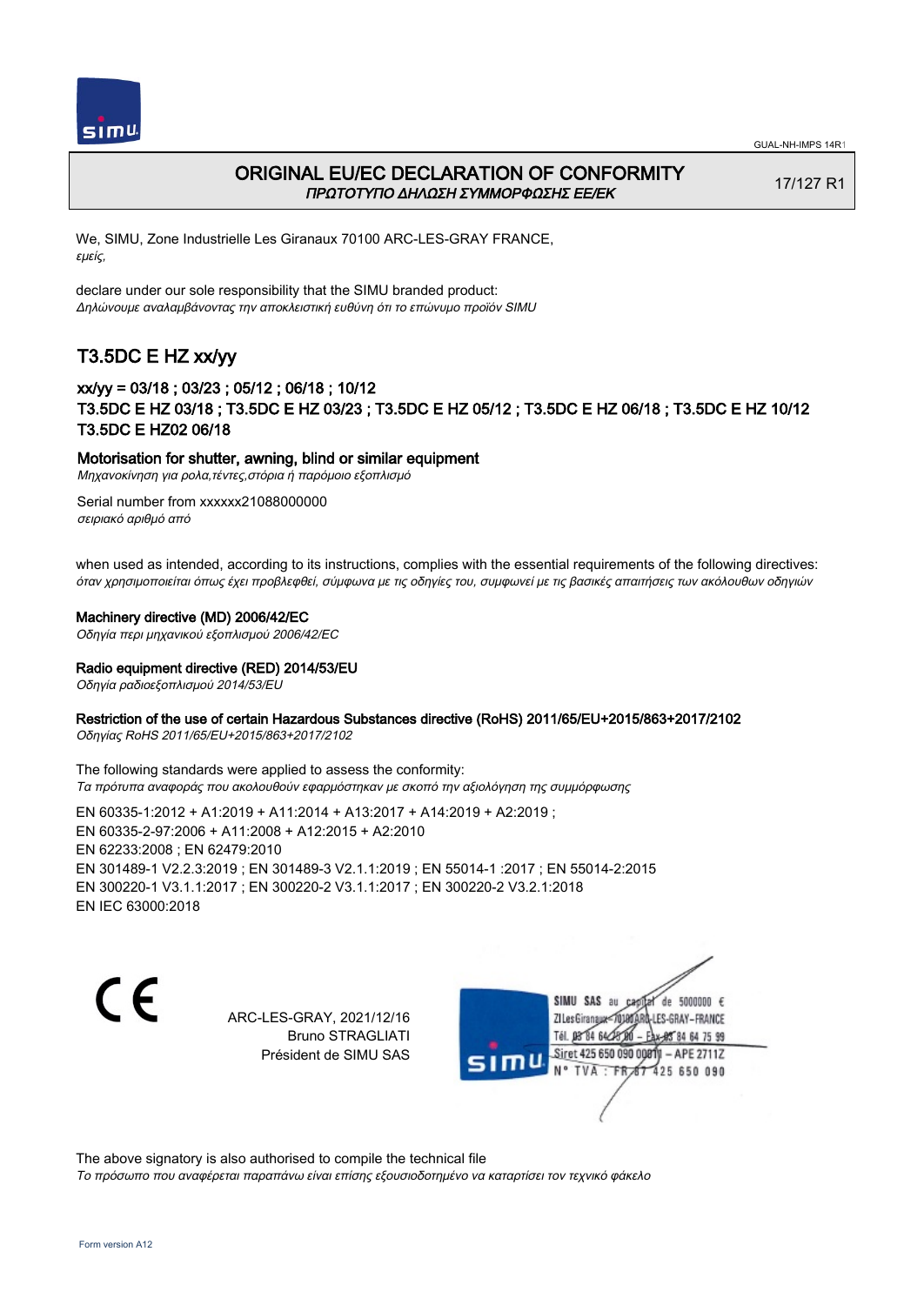



## ORIGINAL EU/EC DECLARATION OF CONFORMITY ORGINALNA EU/EC DEKLARACIJA O USKLAĐENOSTI

17/127 R1

We, SIMU, Zone Industrielle Les Giranaux 70100 ARC-LES-GRAY FRANCE, Mi,

declare under our sole responsibility that the SIMU branded product: izjavljujemo pod punom odgovornošču da je proizvod marke SIMU

# T3.5DC E HZ xx/yy

## xx/yy = 03/18 ; 03/23 ; 05/12 ; 06/18 ; 10/12 T3.5DC E HZ 03/18 ; T3.5DC E HZ 03/23 ; T3.5DC E HZ 05/12 ; T3.5DC E HZ 06/18 ; T3.5DC E HZ 10/12 T3.5DC E HZ02 06/18

### Motorisation for shutter, awning, blind or similar equipment

Motorizacija za rolete,tende,sjenila ili slične opreme

Serial number from xxxxxx21088000000 Serijski broj iz

when used as intended, according to its instructions, complies with the essential requirements of the following directives: ako se upotrebljava prema namjeni, prema važećim uputama, usklađen sa prijeko potrebnim zahtijevima slijedećih direktiva

#### Machinery directive (MD) 2006/42/EC

Direktiva o strojevima 2006/42/EC

### Radio equipment directive (RED) 2014/53/EU

Direktiva za radijsku opremu 2014/53/EU

### Restriction of the use of certain Hazardous Substances directive (RoHS) 2011/65/EU+2015/863+2017/2102

Direktiva RoHS 2011/65/EU+2015/863+2017/2102

The following standards were applied to assess the conformity: Slijedeće reference standarda se primjenjuju da se odredi usklađenost

EN 60335‑1:2012 + A1:2019 + A11:2014 + A13:2017 + A14:2019 + A2:2019 ; EN 60335‑2‑97:2006 + A11:2008 + A12:2015 + A2:2010 EN 62233:2008 ; EN 62479:2010 EN 301489‑1 V2.2.3:2019 ; EN 301489‑3 V2.1.1:2019 ; EN 55014‑1 :2017 ; EN 55014‑2:2015 EN 300220‑1 V3.1.1:2017 ; EN 300220‑2 V3.1.1:2017 ; EN 300220‑2 V3.2.1:2018 EN IEC 63000:2018

C E

ARC-LES-GRAY, 2021/12/16 Bruno STRAGLIATI Président de SIMU SAS

SIMU SAS au de 5000000  $\epsilon$ ZI Les Giranaux</DJ80AF -LES-GRAY-FRANCE Tél. 08 84 64 28 85 84 64 75 99 Siret 425 650 090 0081  $-$  APE 2711Z 'nЦ 425 650 090 TVA · FRAT

The above signatory is also authorised to compile the technical file Gore navedeni potpisnik također je ovlašten za sastavljanje tehničkog dokumenta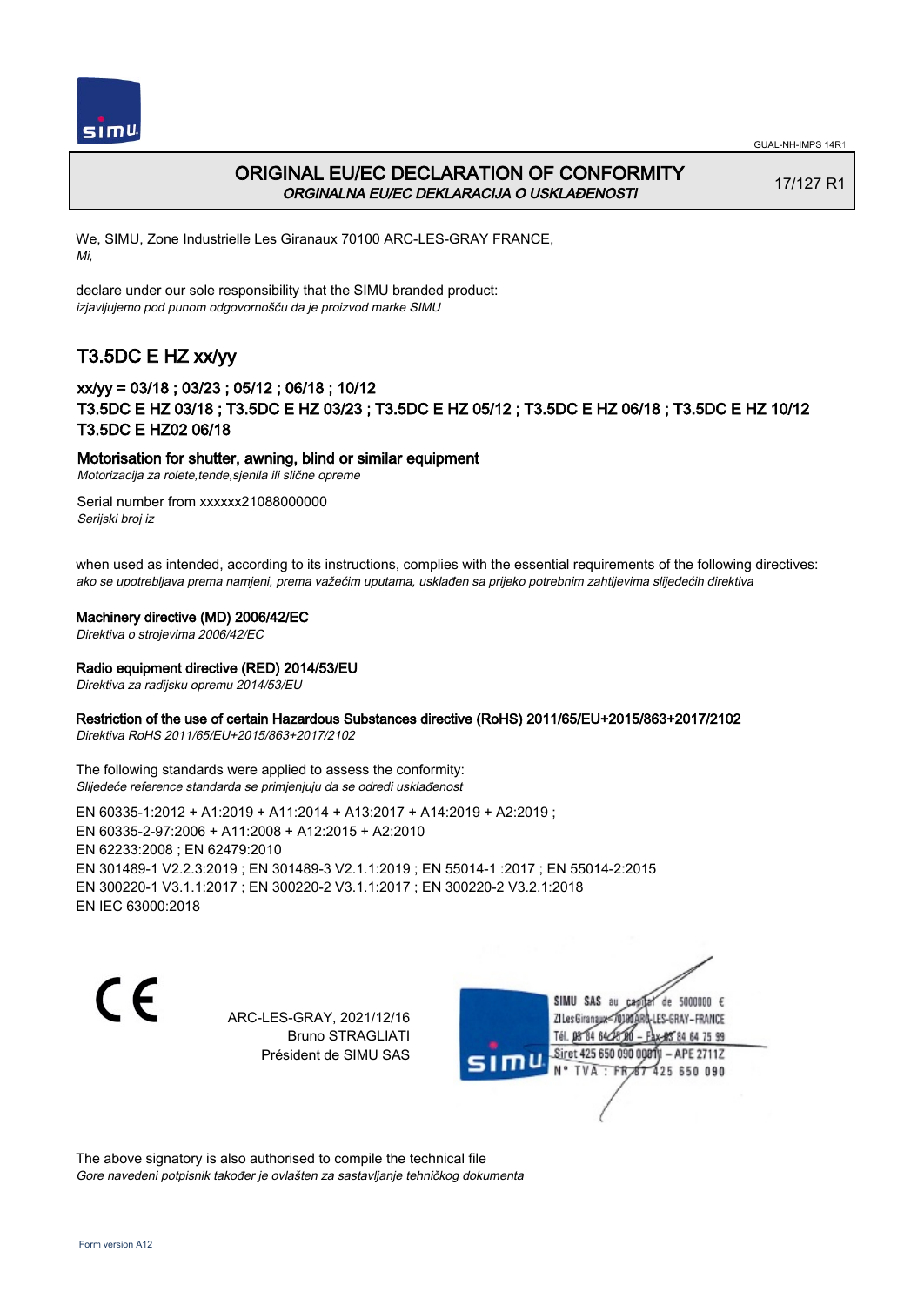



## ORIGINAL EU/EC DECLARATION OF CONFORMITY Eredeti EU/CE Megfelelőségi Nyilatkozat

17/127 R1

We, SIMU, Zone Industrielle Les Giranaux 70100 ARC-LES-GRAY FRANCE, Alulírott,

declare under our sole responsibility that the SIMU branded product: felelősségünk teljes tudatában kijelentjük, hogy a szóban forgó SIMU termék

# T3.5DC E HZ xx/yy

## xx/yy = 03/18 ; 03/23 ; 05/12 ; 06/18 ; 10/12 T3.5DC E HZ 03/18 ; T3.5DC E HZ 03/23 ; T3.5DC E HZ 05/12 ; T3.5DC E HZ 06/18 ; T3.5DC E HZ 10/12 T3.5DC E HZ02 06/18

### Motorisation for shutter, awning, blind or similar equipment

Redőny, napellenző vagy hasonlószerkezetek motorizálása

Serial number from xxxxxx21088000000 Sorozatszámtól

when used as intended, according to its instructions, complies with the essential requirements of the following directives: megfelel, az alábbi irányelvekben megfogalmazott alapvető követelményeknek

### Machinery directive (MD) 2006/42/EC

Gépekre vonatkozó irányelv 2006/42/EC

### Radio equipment directive (RED) 2014/53/EU

A rádióberendezésekről szóló irányelv 2014/53/EU

### Restriction of the use of certain Hazardous Substances directive (RoHS) 2011/65/EU+2015/863+2017/2102

RoHS irányelv 2011/65/EU+2015/863+2017/2102

The following standards were applied to assess the conformity: A megfelelőség biztosításának érdekében az alábbi szabványok kerültek alkalmazásra

EN 60335‑1:2012 + A1:2019 + A11:2014 + A13:2017 + A14:2019 + A2:2019 ; EN 60335‑2‑97:2006 + A11:2008 + A12:2015 + A2:2010 EN 62233:2008 ; EN 62479:2010 EN 301489‑1 V2.2.3:2019 ; EN 301489‑3 V2.1.1:2019 ; EN 55014‑1 :2017 ; EN 55014‑2:2015 EN 300220‑1 V3.1.1:2017 ; EN 300220‑2 V3.1.1:2017 ; EN 300220‑2 V3.2.1:2018 EN IEC 63000:2018

C E

ARC-LES-GRAY, 2021/12/16 Bruno STRAGLIATI Président de SIMU SAS

SIMU SAS au de 5000000  $\epsilon$ ZI Les Giranaux</br/>701807 -LES-GRAY-FRANCE Tél. 08 84 64 28 85 84 64 75 99 Siret 425 650 090 0081  $-$  APE 2711Z 425 650 090 TVA · FRAT

The above signatory is also authorised to compile the technical file A fent említett aláíró is jogosult a műszaki dokumentáció összeállítására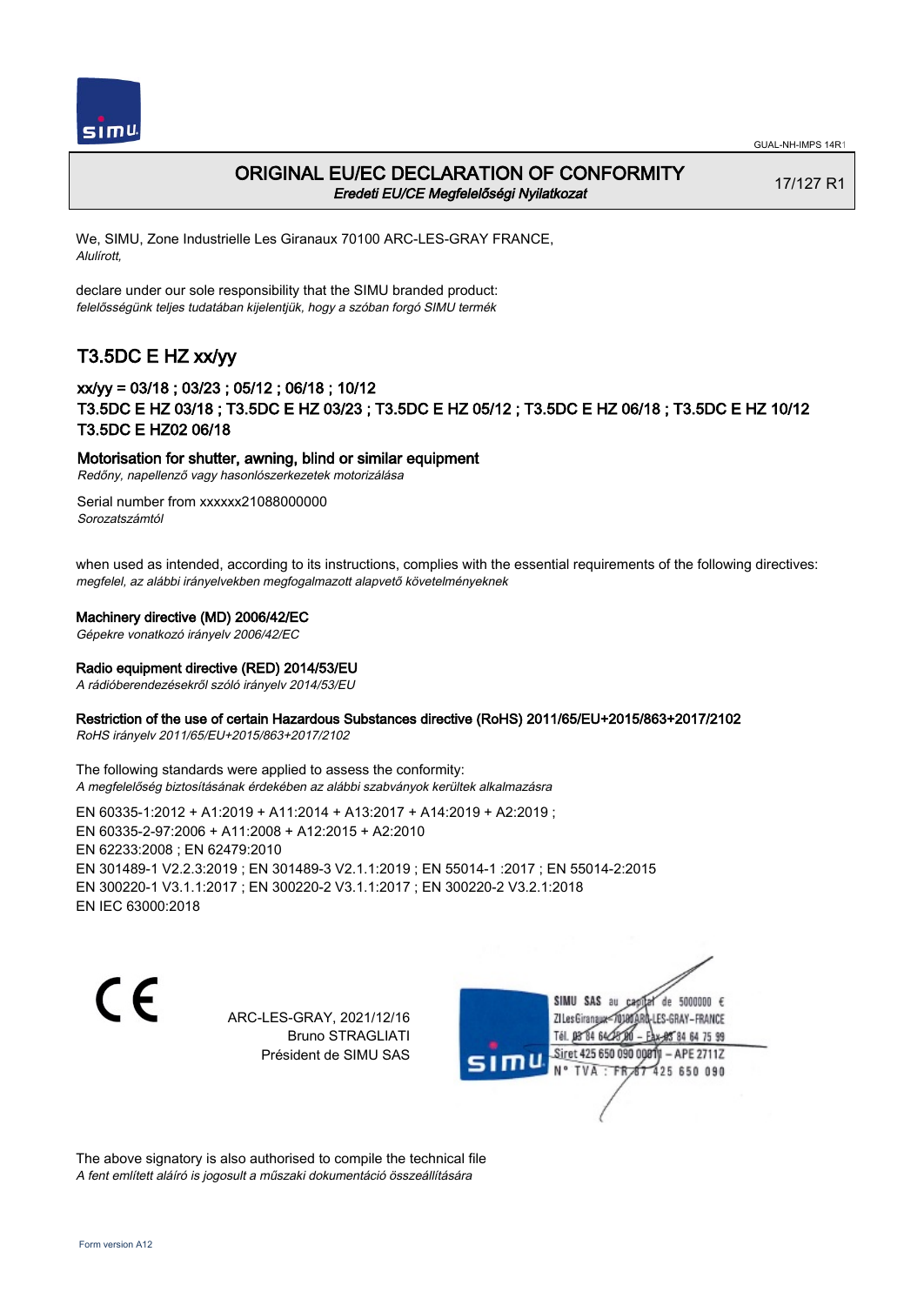



## ORIGINAL EU/EC DECLARATION OF CONFORMITY ORIGINALI ES/EB ATITIKTIES DEKLARACIJA

17/127 R1

We, SIMU, Zone Industrielle Les Giranaux 70100 ARC-LES-GRAY FRANCE, Mes,

declare under our sole responsibility that the SIMU branded product: atsakingai deklaruojame, kad SIMU kompanijos produktas

# T3.5DC E HZ xx/yy

## xx/yy = 03/18 ; 03/23 ; 05/12 ; 06/18 ; 10/12 T3.5DC E HZ 03/18 ; T3.5DC E HZ 03/23 ; T3.5DC E HZ 05/12 ; T3.5DC E HZ 06/18 ; T3.5DC E HZ 10/12 T3.5DC E HZ02 06/18

### Motorisation for shutter, awning, blind or similar equipment

Apsauginių žaliuzių, markizių, ritininių užuolaidų ir panašių gaminių automatizavimas

Serial number from xxxxxx21088000000 Serijos numeris nuo

when used as intended, according to its instructions, complies with the essential requirements of the following directives: naudojamas pagal paskirtį, pagal gamintojo instrukcijas, atitinka esminius šių Direktyvų reikalavimus

### Machinery directive (MD) 2006/42/EC

Mašinų direktyva 2006/42/EC

### Radio equipment directive (RED) 2014/53/EU

Radijo ryšio įrenginių direktyva 2014/53/EU

### Restriction of the use of certain Hazardous Substances directive (RoHS) 2011/65/EU+2015/863+2017/2102

PMNA (RoHS) direktyva 2011/65/EU+2015/863+2017/2102

The following standards were applied to assess the conformity: Įverinti deklaruojamą atitiktį buvo taikomi toliau nurodyti standartai

EN 60335‑1:2012 + A1:2019 + A11:2014 + A13:2017 + A14:2019 + A2:2019 ; EN 60335‑2‑97:2006 + A11:2008 + A12:2015 + A2:2010 EN 62233:2008 ; EN 62479:2010 EN 301489‑1 V2.2.3:2019 ; EN 301489‑3 V2.1.1:2019 ; EN 55014‑1 :2017 ; EN 55014‑2:2015 EN 300220‑1 V3.1.1:2017 ; EN 300220‑2 V3.1.1:2017 ; EN 300220‑2 V3.2.1:2018 EN IEC 63000:2018

C E

ARC-LES-GRAY, 2021/12/16 Bruno STRAGLIATI Président de SIMU SAS

SIMU SAS au de 5000000  $\epsilon$ capital ZI Les Giranaux</DJ80AR LES-GRAY-FRANCE Tél. 08 84 64 28 85 84 64 75 99 Siret 425 650 090 00811  $-$  APE 2711Z mu TVA: FR 67 425 650 090

The above signatory is also authorised to compile the technical file Asmuo, pasirašęs šią deklaraciją, taip pat turi įgaliojimą sudaryti techninę bylą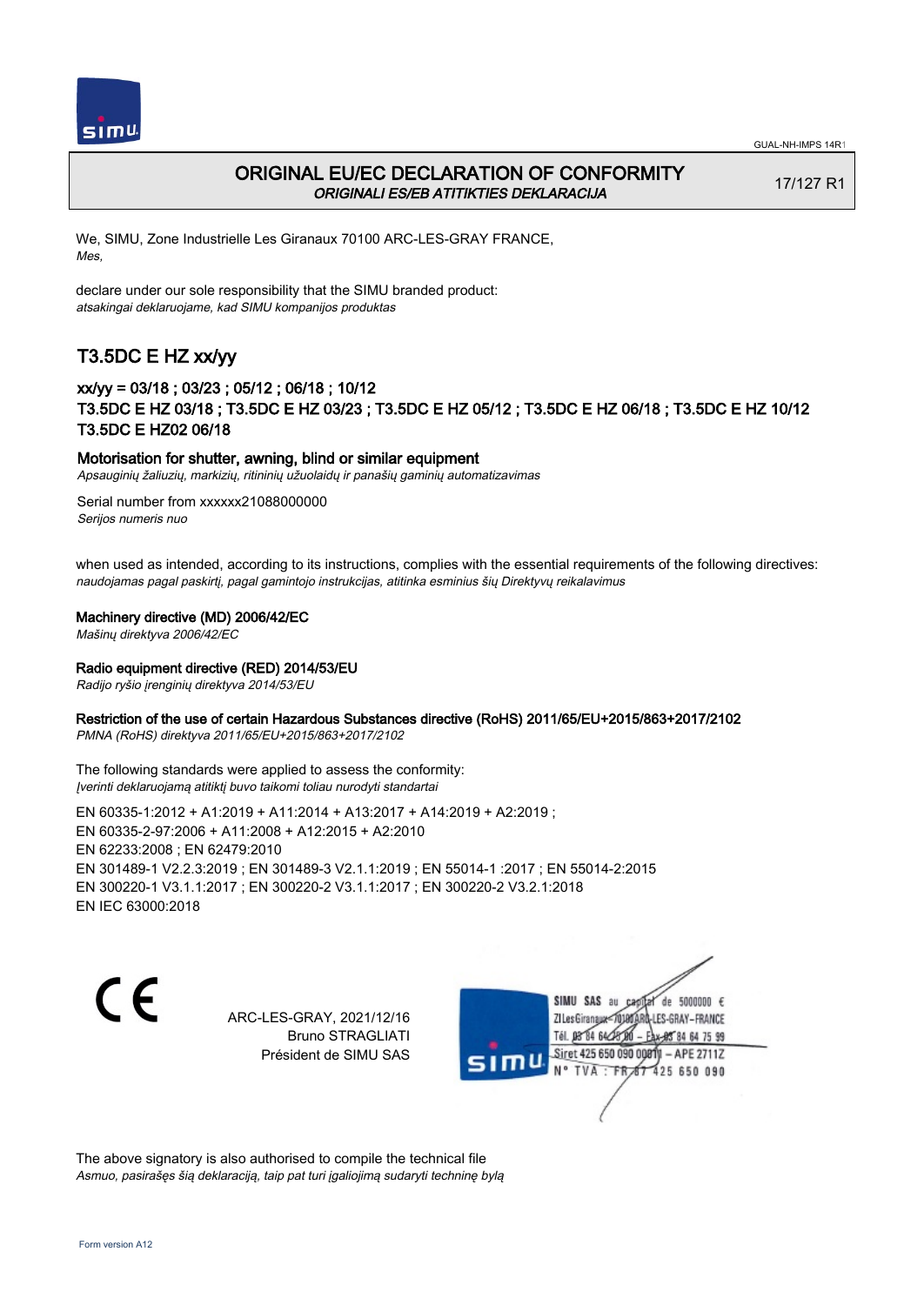

## ORIGINAL EU/EC DECLARATION OF CONFORMITY ES/EK ATBILSTĪBAS DEKLARĀCIJA

17/127 R1

We, SIMU, Zone Industrielle Les Giranaux 70100 ARC-LES-GRAY FRANCE, Mēs,

declare under our sole responsibility that the SIMU branded product: ar pilnu atbildību, apliecinām, ka SIMU zīmola produkti,

## T3.5DC E HZ xx/yy

## xx/yy = 03/18 ; 03/23 ; 05/12 ; 06/18 ; 10/12 T3.5DC E HZ 03/18 ; T3.5DC E HZ 03/23 ; T3.5DC E HZ 05/12 ; T3.5DC E HZ 06/18 ; T3.5DC E HZ 10/12 T3.5DC E HZ02 06/18

### Motorisation for shutter, awning, blind or similar equipment

Aizsargžalūziju, žalūziju, markīžu, aizkaru un līdzīgu gala produktu motorizēšana

Serial number from xxxxxx21088000000 sērijas numurs no

when used as intended, according to its instructions, complies with the essential requirements of the following directives: ja tie tiek lietoti saskaņā ar norādījumiem, atbilst šo direktīvu pamatprasībām

### Machinery directive (MD) 2006/42/EC

Mašīnu Direktīva 2006/42/EC

### Radio equipment directive (RED) 2014/53/EU

Direktīva par radioiekārtu pieejamību tirgū 2014/53/EU

#### Restriction of the use of certain Hazardous Substances directive (RoHS) 2011/65/EU+2015/863+2017/2102

RoHs Direktīva par dažādu bīstamu vielu izmantošanas ierobežošanu elektriskās un elektroniskās iekārtās 2011/65/EU+2015/863+2017/2102

The following standards were applied to assess the conformity: Atbilstības deklarācijas novērtēšanai tiek pielietoti sekojoši standarti

EN 60335‑1:2012 + A1:2019 + A11:2014 + A13:2017 + A14:2019 + A2:2019 ; EN 60335‑2‑97:2006 + A11:2008 + A12:2015 + A2:2010 EN 62233:2008 ; EN 62479:2010 EN 301489‑1 V2.2.3:2019 ; EN 301489‑3 V2.1.1:2019 ; EN 55014‑1 :2017 ; EN 55014‑2:2015 EN 300220‑1 V3.1.1:2017 ; EN 300220‑2 V3.1.1:2017 ; EN 300220‑2 V3.2.1:2018 EN IEC 63000:2018

 $\epsilon$ 

ARC-LES-GRAY, 2021/12/16 Bruno STRAGLIATI Président de SIMU SAS



The above signatory is also authorised to compile the technical file Iepriekš minētā persona ir pilnvarota sastādīt tehnisko dokumentāciju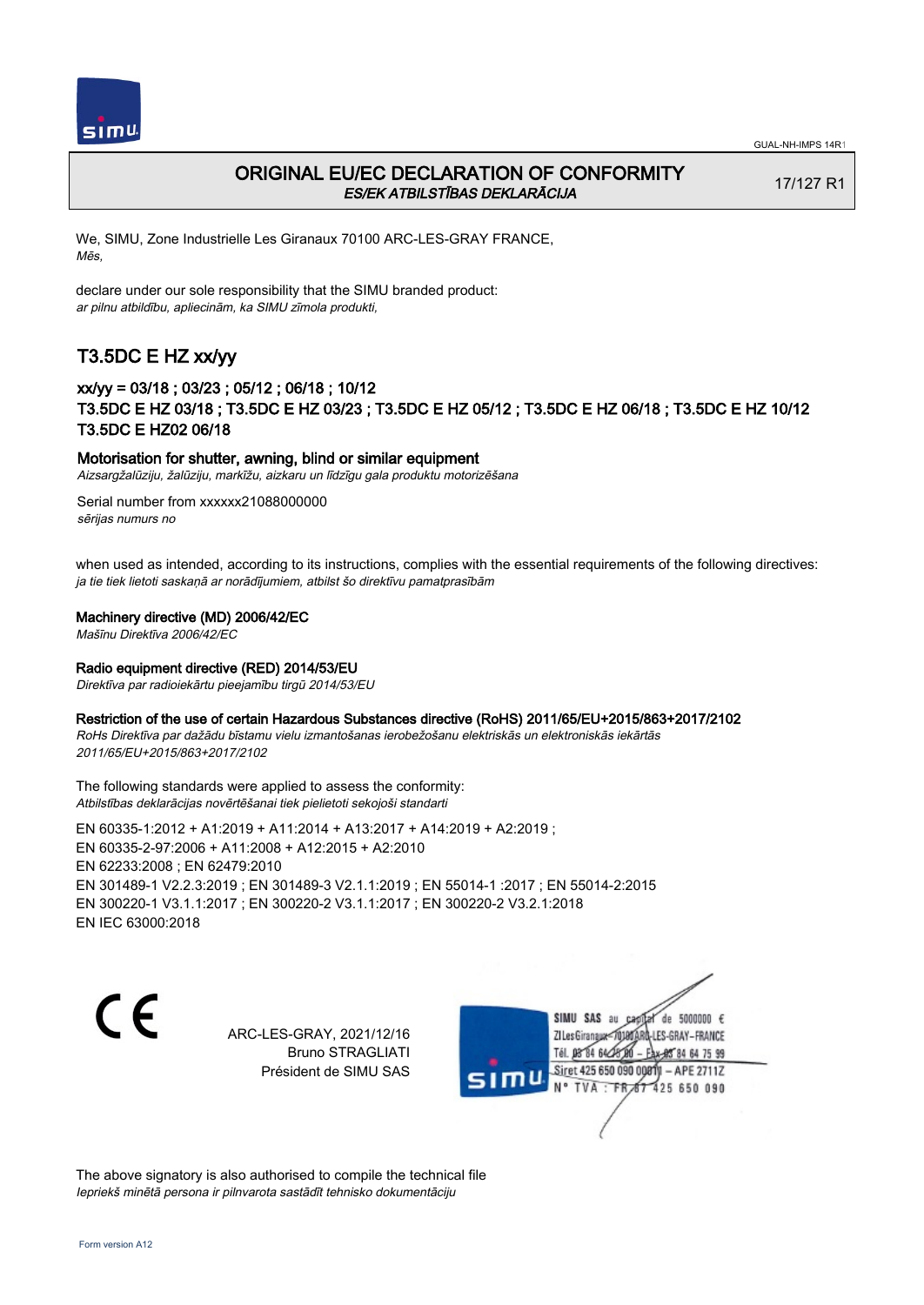



## ORIGINAL EU/EC DECLARATION OF CONFORMITY OORSPRONKELIJKE EU/EG-CONFORMITEITSVERKLARING

17/127 R1

We, SIMU, Zone Industrielle Les Giranaux 70100 ARC-LES-GRAY FRANCE, Wij,

declare under our sole responsibility that the SIMU branded product: verklaren op eigen verantwoordelijkheid dat het produkt van het SIMU

# T3.5DC E HZ xx/yy

## xx/yy = 03/18 ; 03/23 ; 05/12 ; 06/18 ; 10/12 T3.5DC E HZ 03/18 ; T3.5DC E HZ 03/23 ; T3.5DC E HZ 05/12 ; T3.5DC E HZ 06/18 ; T3.5DC E HZ 10/12 T3.5DC E HZ02 06/18

### Motorisation for shutter, awning, blind or similar equipment

Motorisatie voor rolluiken, zonwering, screens of gelijkaardige toepassingen

Serial number from xxxxxx21088000000 Serienummer van

when used as intended, according to its instructions, complies with the essential requirements of the following directives: wanneer gebruikt voor de juiste toepassing voldoet aan de essentiële eisen van de volgende richtlijnen

### Machinery directive (MD) 2006/42/EC

Machinerichtlijn 2006/42/EC

### Radio equipment directive (RED) 2014/53/EU

Richtlijn radioapparatuur 2014/53/EU

### Restriction of the use of certain Hazardous Substances directive (RoHS) 2011/65/EU+2015/863+2017/2102

RoHS Richtlijn 2011/65/EU+2015/863+2017/2102

The following standards were applied to assess the conformity: De volgende referentiestandaarden worden toegepast om de overeenstemming te evalueren

EN 60335‑1:2012 + A1:2019 + A11:2014 + A13:2017 + A14:2019 + A2:2019 ; EN 60335‑2‑97:2006 + A11:2008 + A12:2015 + A2:2010 EN 62233:2008 ; EN 62479:2010 EN 301489‑1 V2.2.3:2019 ; EN 301489‑3 V2.1.1:2019 ; EN 55014‑1 :2017 ; EN 55014‑2:2015 EN 300220‑1 V3.1.1:2017 ; EN 300220‑2 V3.1.1:2017 ; EN 300220‑2 V3.2.1:2018 EN IEC 63000:2018

C E

ARC-LES-GRAY, 2021/12/16 Bruno STRAGLIATI Président de SIMU SAS

SIMU SAS au de 5000000  $\epsilon$ ZI Les Giranaux</br/>701807 -LES-GRAY-FRANCE Tél. 08 84 64 28 85 84 64 75 99 Siret 425 650 090 0081  $-$  APE 2711Z 425 650 090 TVA · FRAT

The above signatory is also authorised to compile the technical file De bovengenoemde persoon is ook bevoegd om het technisch dossier samen te stellen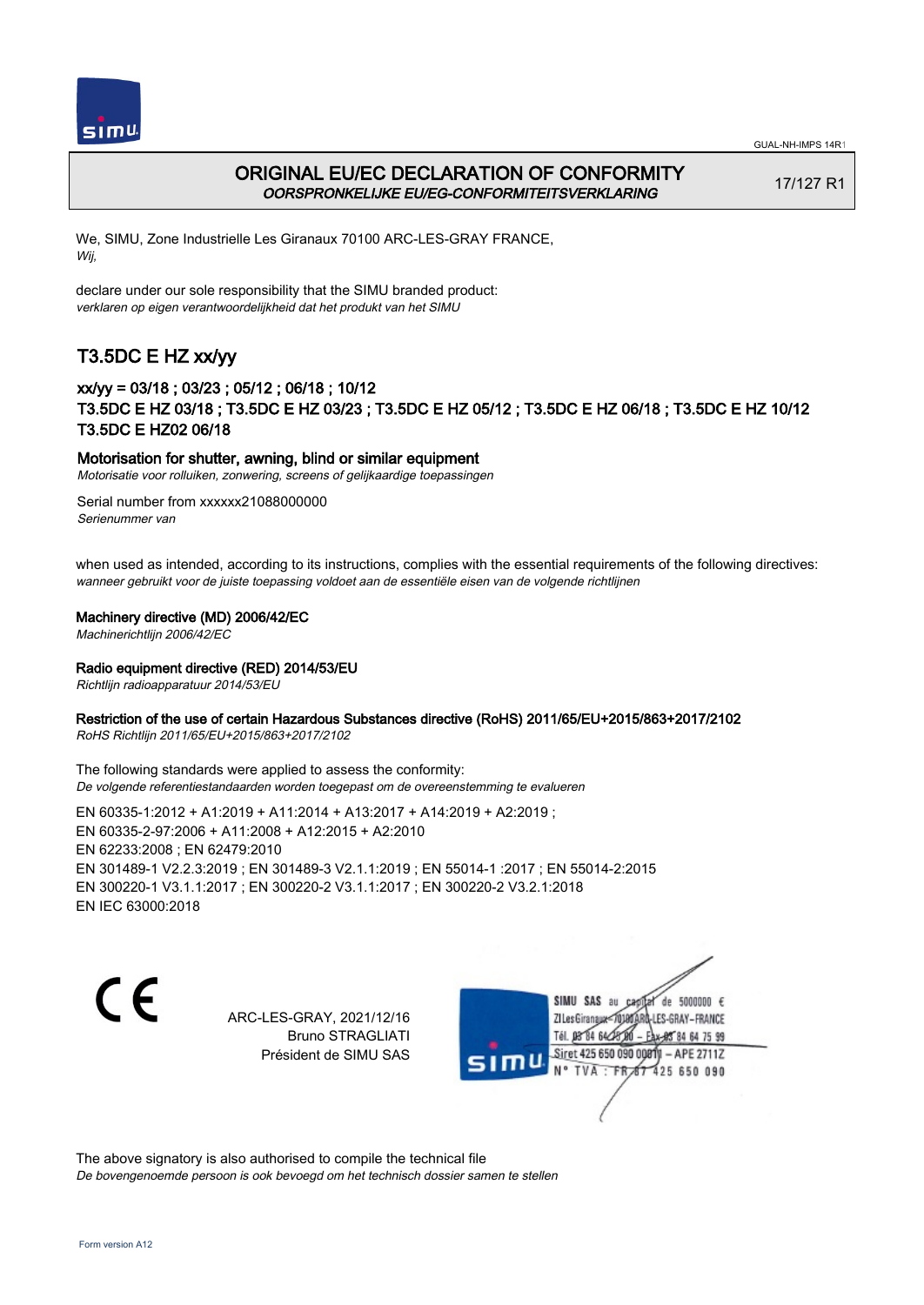

## ORIGINAL EU/EC DECLARATION OF CONFORMITY ORIGINAL EU / CE - ERKLÆRING

17/127 R1

We, SIMU, Zone Industrielle Les Giranaux 70100 ARC-LES-GRAY FRANCE, Vi,

declare under our sole responsibility that the SIMU branded product: erklærer under vårt eneansvar at SIMU merket produkt

# T3.5DC E HZ xx/yy

## xx/yy = 03/18 ; 03/23 ; 05/12 ; 06/18 ; 10/12 T3.5DC E HZ 03/18 ; T3.5DC E HZ 03/23 ; T3.5DC E HZ 05/12 ; T3.5DC E HZ 06/18 ; T3.5DC E HZ 10/12 T3.5DC E HZ02 06/18

### Motorisation for shutter, awning, blind or similar equipment

Motorisering for marksier, screens, persienner eller lignende utstyr

Serial number from xxxxxx21088000000 Serienummer fra

when used as intended, according to its instructions, complies with the essential requirements of the following directives: når de brukes som forutsatt, i henhold til sin instruks, i samsvar med de grunnlegende kravene i følgende direktiver

### Machinery directive (MD) 2006/42/EC

Maskindirektivet 2006/42/EC

### Radio equipment directive (RED) 2014/53/EU

Radioutstyr direktivet 2014/53/EU

### Restriction of the use of certain Hazardous Substances directive (RoHS) 2011/65/EU+2015/863+2017/2102

RoHS-direktivet 2011/65/EU+2015/863+2017/2102

The following standards were applied to assess the conformity: Følgende referansestandarder ble brukt for å vurdere samsvar

EN 60335‑1:2012 + A1:2019 + A11:2014 + A13:2017 + A14:2019 + A2:2019 ; EN 60335‑2‑97:2006 + A11:2008 + A12:2015 + A2:2010 EN 62233:2008 ; EN 62479:2010 EN 301489‑1 V2.2.3:2019 ; EN 301489‑3 V2.1.1:2019 ; EN 55014‑1 :2017 ; EN 55014‑2:2015 EN 300220‑1 V3.1.1:2017 ; EN 300220‑2 V3.1.1:2017 ; EN 300220‑2 V3.2.1:2018 EN IEC 63000:2018

C E

ARC-LES-GRAY, 2021/12/16 Bruno STRAGLIATI Président de SIMU SAS

SIMU SAS au de 5000000  $\epsilon$ ZI Les Giranaux</DJ80AR -LES-GRAY-FRANCE Tél. 08 84 64 28 85 84 64 75 99 Siret 425 650 090 00811  $-$  APE 2711Z mu 425 650 090 TVA · FRAT

The above signatory is also authorised to compile the technical file Ovennevnte underskrevet fullmakt til å utarbeide den tekniske dokumentasjonen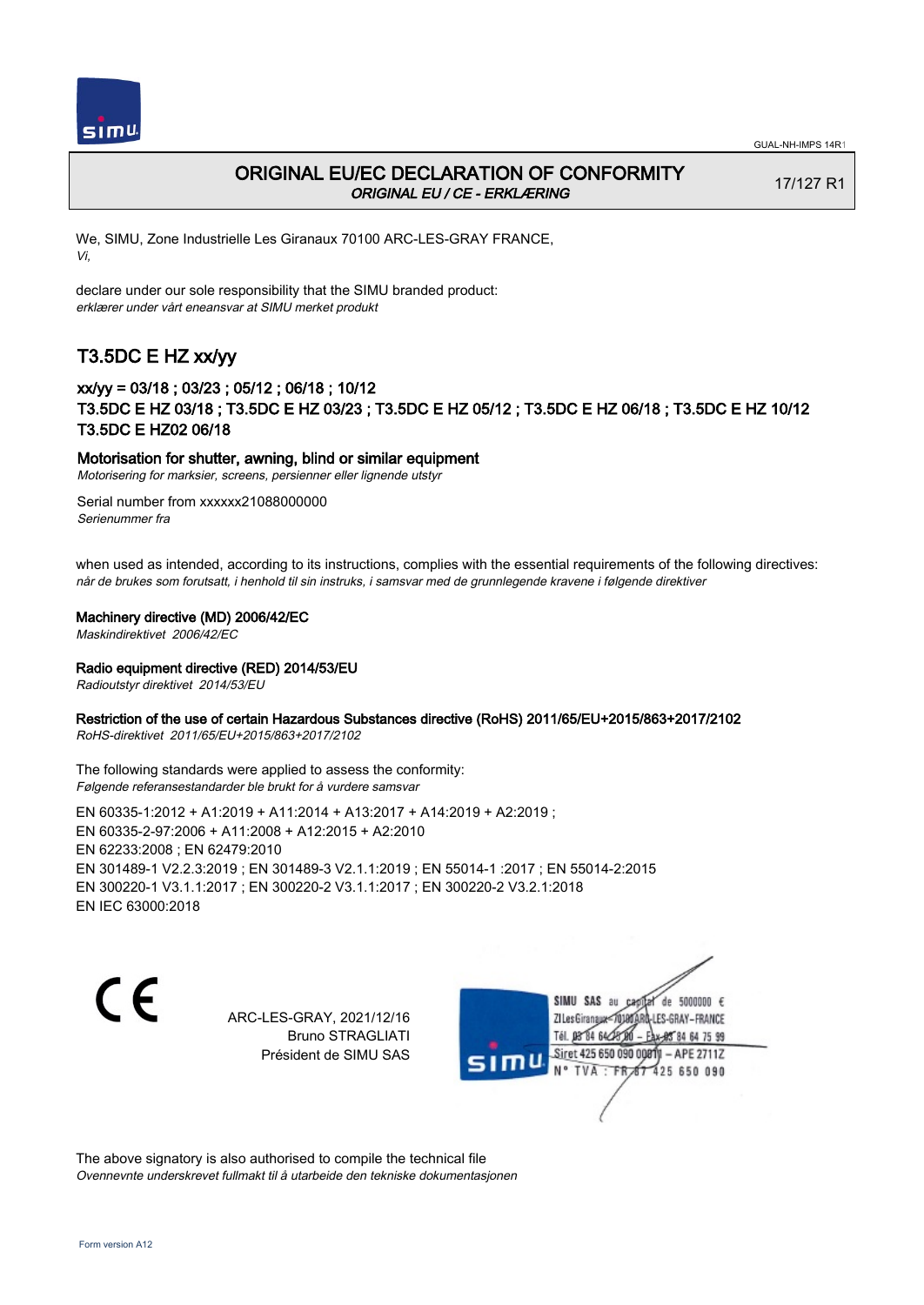



## ORIGINAL EU/EC DECLARATION OF CONFORMITY ORYGINALNA DEKLARACJA ZGODNOŚCI UE/WE

17/127 R1

We, SIMU, Zone Industrielle Les Giranaux 70100 ARC-LES-GRAY FRANCE, My,

declare under our sole responsibility that the SIMU branded product: deklarujemy z pełną odpowiedzialnością, że produkt oznaczony marką SIMU

# T3.5DC E HZ xx/yy

## xx/yy = 03/18 ; 03/23 ; 05/12 ; 06/18 ; 10/12 T3.5DC E HZ 03/18 ; T3.5DC E HZ 03/23 ; T3.5DC E HZ 05/12 ; T3.5DC E HZ 06/18 ; T3.5DC E HZ 10/12 T3.5DC E HZ02 06/18

### Motorisation for shutter, awning, blind or similar equipment

Wyposażenie w napęd rolety, markizy, osłony przeciwsłonecznej lub podobnego urządzenia

Serial number from xxxxxx21088000000 z numerem seryjnym od

when used as intended, according to its instructions, complies with the essential requirements of the following directives: gdy jest używany zgodnie z przeznaczeniem i instrukcjami, spełnia podstawowe wymagania następujących Dyrektyw

### Machinery directive (MD) 2006/42/EC

Dyrektywa maszynowa 2006/42/EC

### Radio equipment directive (RED) 2014/53/EU

Dyrektywa o urządzeniach radiowych 2014/53/EU

### Restriction of the use of certain Hazardous Substances directive (RoHS) 2011/65/EU+2015/863+2017/2102

Dyrektywa RoHS 2011/65/EU+2015/863+2017/2102

The following standards were applied to assess the conformity: Do oceny zgodności zostały zastosowane następujące normy

EN 60335‑1:2012 + A1:2019 + A11:2014 + A13:2017 + A14:2019 + A2:2019 ; EN 60335‑2‑97:2006 + A11:2008 + A12:2015 + A2:2010 EN 62233:2008 ; EN 62479:2010 EN 301489‑1 V2.2.3:2019 ; EN 301489‑3 V2.1.1:2019 ; EN 55014‑1 :2017 ; EN 55014‑2:2015 EN 300220‑1 V3.1.1:2017 ; EN 300220‑2 V3.1.1:2017 ; EN 300220‑2 V3.2.1:2018 EN IEC 63000:2018

C E

ARC-LES-GRAY, 2021/12/16 Bruno STRAGLIATI Président de SIMU SAS

SIMU SAS au de 5000000  $\epsilon$ capital ZI Les Giranaux</DJ80AR -LES-GRAY-FRANCE Tél. 08 84 64 28 85 84 64 75 99 Siret 425 650 090 0081  $-$  APE 2711Z 'nЦ 425 650 090 TVA FRAT

The above signatory is also authorised to compile the technical file Osoba wskazana powyżej jest również upoważniony do przygotowania dokumentacji technicznej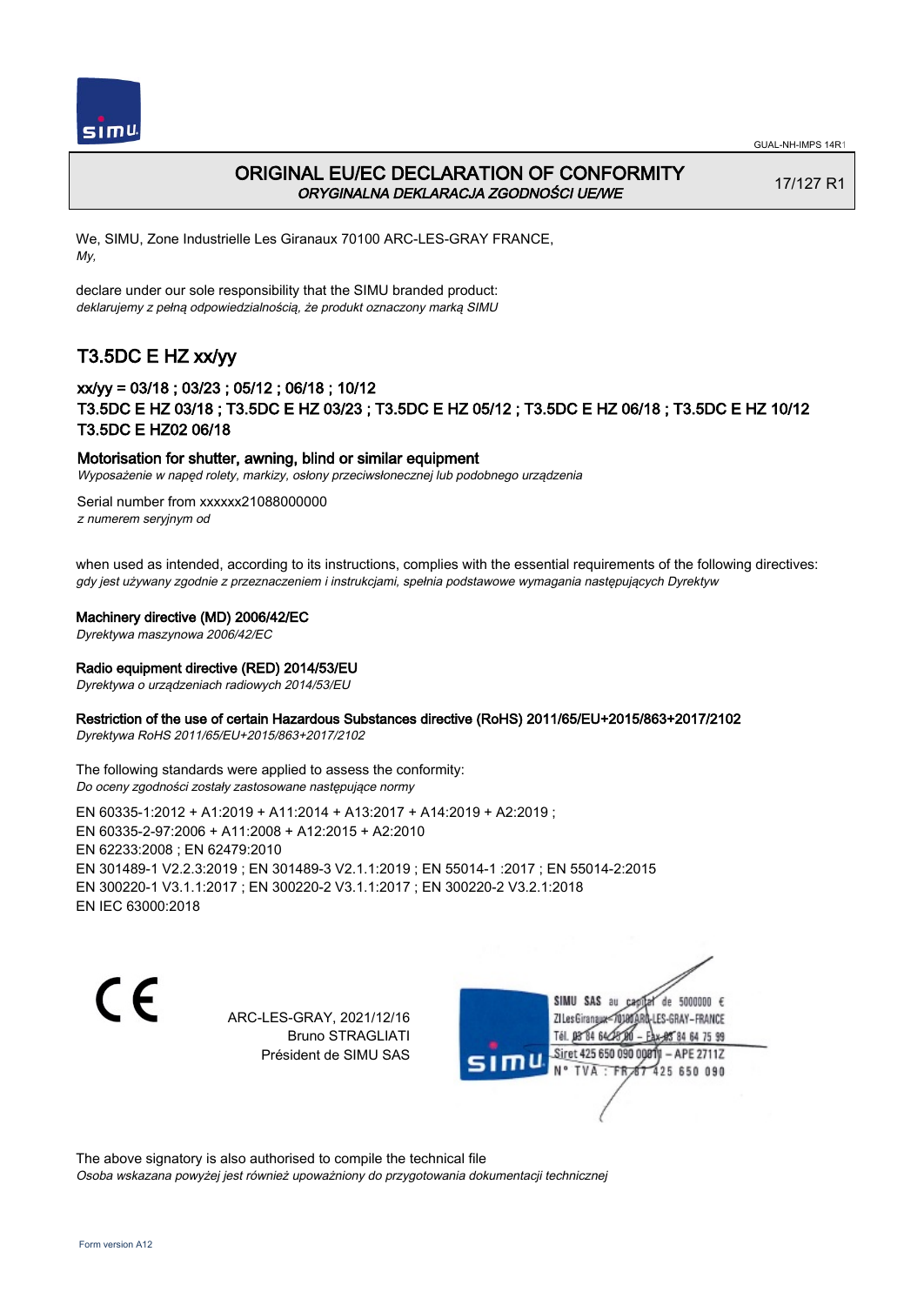



## ORIGINAL EU/EC DECLARATION OF CONFORMITY DECLARAÇÃO UE/CE DE CONFORMIDADE ORIGINAL

17/127 R1

We, SIMU, Zone Industrielle Les Giranaux 70100 ARC-LES-GRAY FRANCE, Nós,

declare under our sole responsibility that the SIMU branded product: declaramos sob nossa única responsabilidade que o dispositivo marca SIMU

## T3.5DC E HZ xx/yy

## xx/yy = 03/18 ; 03/23 ; 05/12 ; 06/18 ; 10/12 T3.5DC E HZ 03/18 ; T3.5DC E HZ 03/23 ; T3.5DC E HZ 05/12 ; T3.5DC E HZ 06/18 ; T3.5DC E HZ 10/12 T3.5DC E HZ02 06/18

### Motorisation for shutter, awning, blind or similar equipment

Motorização para toldo, persiana, estore, cortina ou equipamento parecido

Serial number from xxxxxx21088000000 Número de série desde

when used as intended, according to its instructions, complies with the essential requirements of the following directives: Quando utilizado de acordo com sua a aplicação, segundo as suas instruções, cumpre os requisitos essenciais das seguintes diretivas

### Machinery directive (MD) 2006/42/EC

Diretiva Máquinas 2006/42/EC

### Radio equipment directive (RED) 2014/53/EU

Diretiva equipamentos de rádio 2014/53/EU

### Restriction of the use of certain Hazardous Substances directive (RoHS) 2011/65/EU+2015/863+2017/2102

Diretiva RoHS 2011/65/EU+2015/863+2017/2102

The following standards were applied to assess the conformity: As normas de referência apresentadas em seguida foram aplicadas para avaliar a conformidade

EN 60335‑1:2012 + A1:2019 + A11:2014 + A13:2017 + A14:2019 + A2:2019 ; EN 60335‑2‑97:2006 + A11:2008 + A12:2015 + A2:2010 EN 62233:2008 ; EN 62479:2010 EN 301489‑1 V2.2.3:2019 ; EN 301489‑3 V2.1.1:2019 ; EN 55014‑1 :2017 ; EN 55014‑2:2015 EN 300220‑1 V3.1.1:2017 ; EN 300220‑2 V3.1.1:2017 ; EN 300220‑2 V3.2.1:2018 EN IEC 63000:2018

C E

ARC-LES-GRAY, 2021/12/16 Bruno STRAGLIATI Président de SIMU SAS

SIMU SAS au de 5000000  $\epsilon$ ZI Les Giranaux</DJ80 -LES-GRAY-FRANCE Tél. 08 84 64 28 84 64 75 99 Siret 425 650 090 0081  $-$  APE 2711Z TVA · FRAT 425 650 090

The above signatory is also authorised to compile the technical file A pessoa nomeada acima também está autorizada a compilar o processo técnico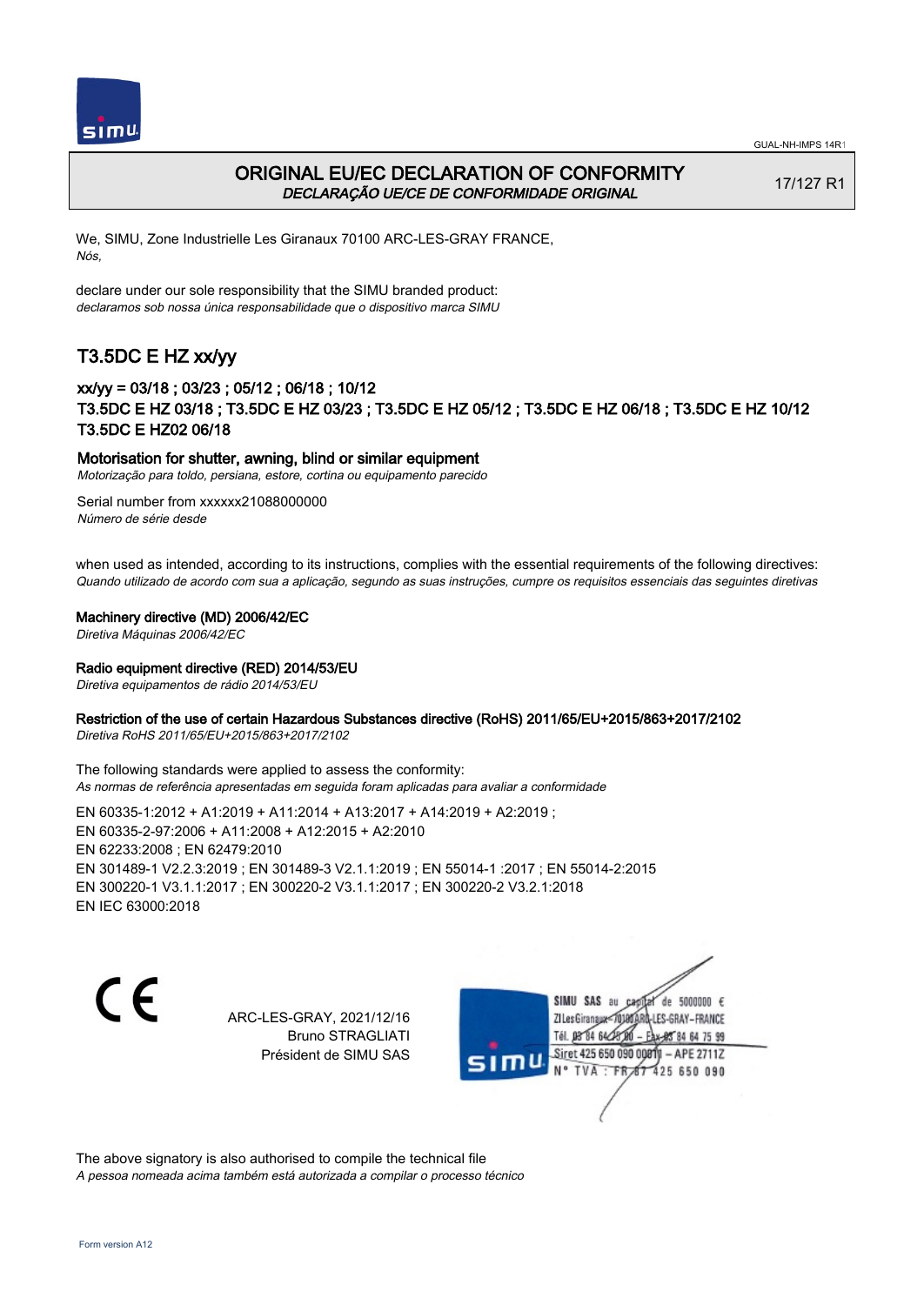



## ORIGINAL EU/EC DECLARATION OF CONFORMITY ORIGINAL EU/EC DECLARAIE DE CONFORMITATE

17/127 R1

We, SIMU, Zone Industrielle Les Giranaux 70100 ARC-LES-GRAY FRANCE, Noi,

declare under our sole responsibility that the SIMU branded product: declarăm pe propria răspundere că produsele marca SIMU

# T3.5DC E HZ xx/yy

## xx/yy = 03/18 ; 03/23 ; 05/12 ; 06/18 ; 10/12 T3.5DC E HZ 03/18 ; T3.5DC E HZ 03/23 ; T3.5DC E HZ 05/12 ; T3.5DC E HZ 06/18 ; T3.5DC E HZ 10/12 T3.5DC E HZ02 06/18

### Motorisation for shutter, awning, blind or similar equipment

Motorizări pentru rulou, marchiză, perdea sau echipament similar

Serial number from xxxxxx21088000000 Numărul de serie din

when used as intended, according to its instructions, complies with the essential requirements of the following directives: utilizate conform destinaiei lor, aa cum este descris în manualul de utilizare, sunt în conformitate cu cerinele eseniale ale următoarelor directive

### Machinery directive (MD) 2006/42/EC

Directiva privind echipamentele tehnice 2006/42/EC

### Radio equipment directive (RED) 2014/53/EU

Directiva privind echipamentele radio 2014/53/EU

### Restriction of the use of certain Hazardous Substances directive (RoHS) 2011/65/EU+2015/863+2017/2102

Directiva RoHS 2011/65/EU+2015/863+2017/2102

The following standards were applied to assess the conformity: Următoarele standarde de referină au fost aplicate pentru respectarea conformităii

EN 60335‑1:2012 + A1:2019 + A11:2014 + A13:2017 + A14:2019 + A2:2019 ; EN 60335‑2‑97:2006 + A11:2008 + A12:2015 + A2:2010 EN 62233:2008 ; EN 62479:2010 EN 301489‑1 V2.2.3:2019 ; EN 301489‑3 V2.1.1:2019 ; EN 55014‑1 :2017 ; EN 55014‑2:2015 EN 300220‑1 V3.1.1:2017 ; EN 300220‑2 V3.1.1:2017 ; EN 300220‑2 V3.2.1:2018 EN IEC 63000:2018

 $\epsilon$ 

ARC-LES-GRAY, 2021/12/16 Bruno STRAGLIATI Président de SIMU SAS

SIMU SAS au de 5000000  $\epsilon$ ZI Les Giranaux</r0) LES-GRAY-FRANCE Tél. 08 84 64 2 64 75 99 Siret 425 650 090 00811  $-$  APE 2711Z 425 650 090

The above signatory is also authorised to compile the technical file Semnatarul de mai sus este, de asemenea, autorizat să întocmească dosarul tehnic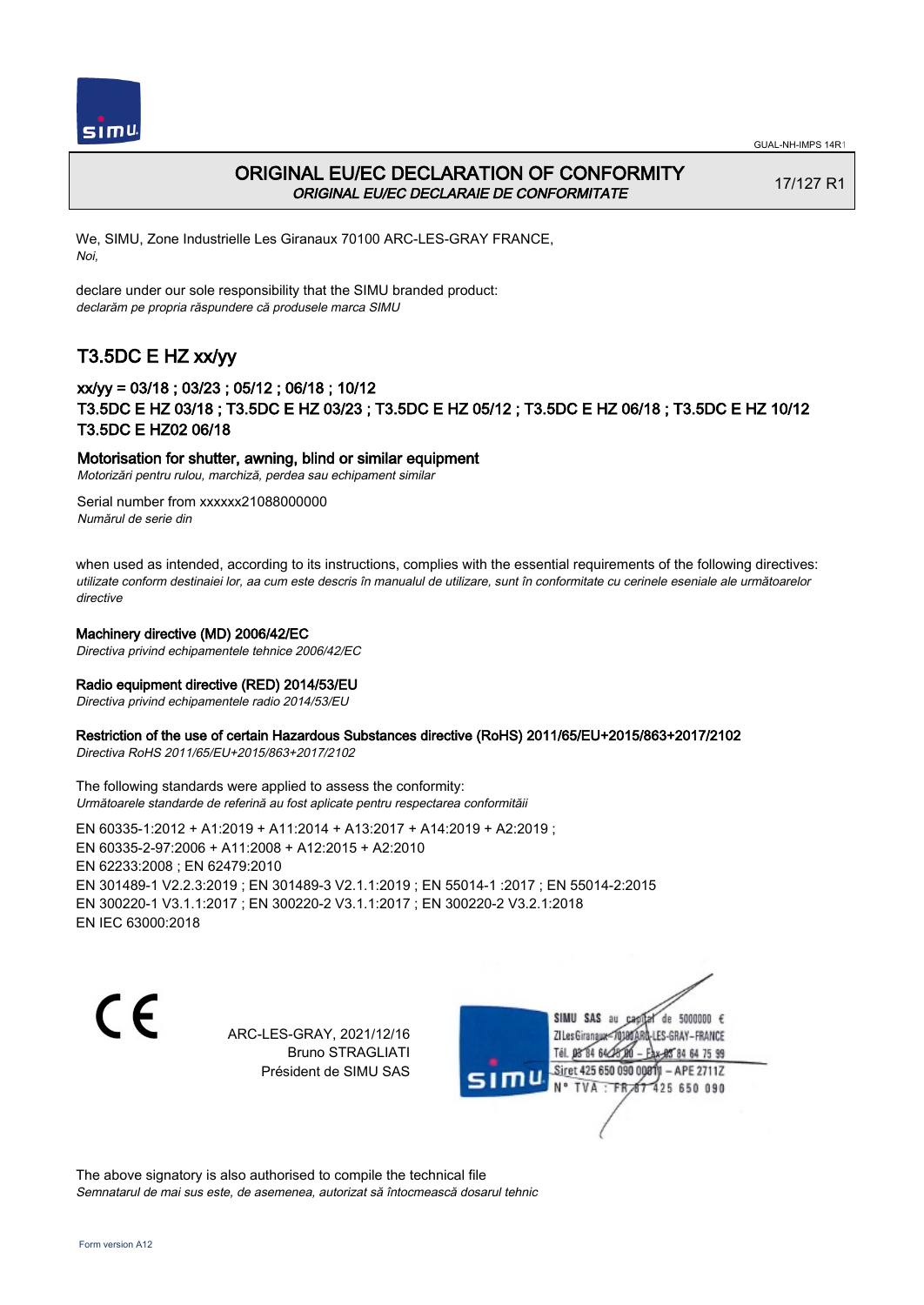



## ORIGINAL EU/EC DECLARATION OF CONFORMITY ORIGINAL EU/EG-FÖRSÄKRAN OM ÖVERENSSTÄMMELSE

17/127 R1

We, SIMU, Zone Industrielle Les Giranaux 70100 ARC-LES-GRAY FRANCE, Vi,

declare under our sole responsibility that the SIMU branded product: försäkrar på eget ansvar att produkten av varumärket SIMU

# T3.5DC E HZ xx/yy

## xx/yy = 03/18 ; 03/23 ; 05/12 ; 06/18 ; 10/12 T3.5DC E HZ 03/18 ; T3.5DC E HZ 03/23 ; T3.5DC E HZ 05/12 ; T3.5DC E HZ 06/18 ; T3.5DC E HZ 10/12 T3.5DC E HZ02 06/18

### Motorisation for shutter, awning, blind or similar equipment

Motorisering för jalusi, markis, rullgardin eller liknande produkter

Serial number from xxxxxx21088000000 Serienumret från

when used as intended, according to its instructions, complies with the essential requirements of the following directives: uppfyller de grundläggande kraven i följande direktiv när den används på det sätt som avses, i enlighet med bruksanvisningen

### Machinery directive (MD) 2006/42/EC

Maskindirektivet 2006/42/EC

### Radio equipment directive (RED) 2014/53/EU

Direktivet om radioutrustning 2014/53/EU

### Restriction of the use of certain Hazardous Substances directive (RoHS) 2011/65/EU+2015/863+2017/2102

RoHS-direktivet 2011/65/EU+2015/863+2017/2102

The following standards were applied to assess the conformity: Följande referensnormer har tillämpats för att göra en bedömning av överensstämmelsen

EN 60335‑1:2012 + A1:2019 + A11:2014 + A13:2017 + A14:2019 + A2:2019 ; EN 60335‑2‑97:2006 + A11:2008 + A12:2015 + A2:2010 EN 62233:2008 ; EN 62479:2010 EN 301489‑1 V2.2.3:2019 ; EN 301489‑3 V2.1.1:2019 ; EN 55014‑1 :2017 ; EN 55014‑2:2015 EN 300220‑1 V3.1.1:2017 ; EN 300220‑2 V3.1.1:2017 ; EN 300220‑2 V3.2.1:2018 EN IEC 63000:2018

C E

ARC-LES-GRAY, 2021/12/16 Bruno STRAGLIATI Président de SIMU SAS

SIMU SAS au de 5000000  $\epsilon$ ZI Les Giranaux</br/>701807 -LES-GRAY-FRANCE Tél. 08 84 64 28 85 84 64 75 99 Siret 425 650 090 0081  $-$  APE 2711Z 425 650 090 TVA · FRAT

The above signatory is also authorised to compile the technical file Den person som anges ovan är också behörig att ställa samman den tekniska dokumentationen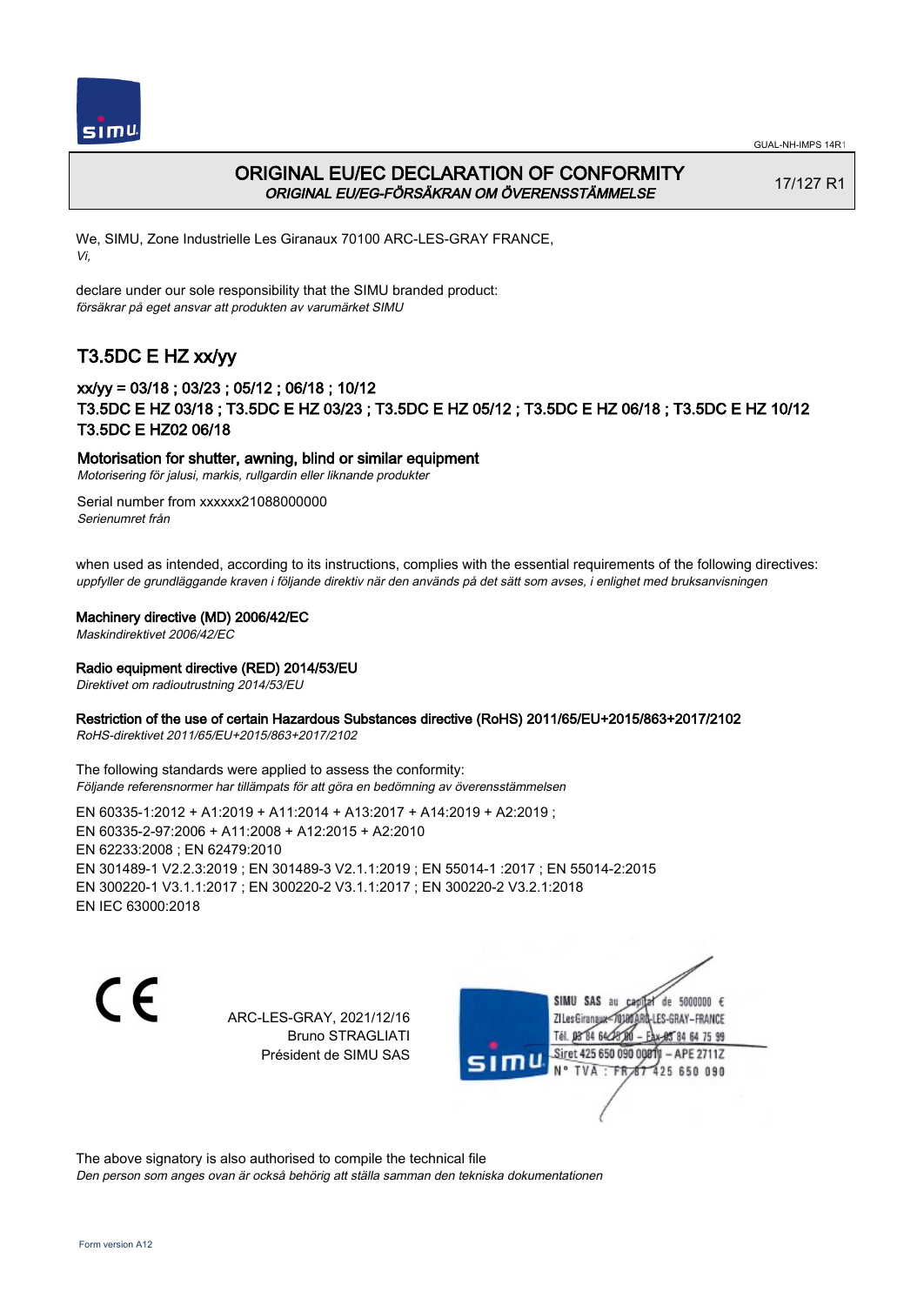

## ORIGINAL EU/EC DECLARATION OF CONFORMITY ORIGINÁLNE VYHLÁSENIE EU/ES O ZHODE

17/127 R1

We, SIMU, Zone Industrielle Les Giranaux 70100 ARC-LES-GRAY FRANCE, My,

declare under our sole responsibility that the SIMU branded product: vyhlasujeme na svoju výlučnú zodpovednosť, že výrobok značky SIMU

# T3.5DC E HZ xx/yy

## xx/yy = 03/18 ; 03/23 ; 05/12 ; 06/18 ; 10/12 T3.5DC E HZ 03/18 ; T3.5DC E HZ 03/23 ; T3.5DC E HZ 05/12 ; T3.5DC E HZ 06/18 ; T3.5DC E HZ 10/12 T3.5DC E HZ02 06/18

### Motorisation for shutter, awning, blind or similar equipment

Pohon pre rolety, markízy, clony alebo podobné zariadenia

Serial number from xxxxxx21088000000 Seriové číslo od

when used as intended, according to its instructions, complies with the essential requirements of the following directives: ak je používaný v súlade s účelom použitia a s návodom, spĺňa základné požiadavky týchto smerníc

### Machinery directive (MD) 2006/42/EC

Smernica o strojových zariadeniach 2006/42/EC

### Radio equipment directive (RED) 2014/53/EU

Smernica o sprístupňovaniu rádiových zariadení na trhu 2014/53/EU

### Restriction of the use of certain Hazardous Substances directive (RoHS) 2011/65/EU+2015/863+2017/2102

Smernica o obmedzení používania určitých nebezpečných látok v elektrických a elektronických zariadeniach 2011/65/EU+2015/863+2017/2102

The following standards were applied to assess the conformity: Pre posúdenie zhody boli použité následujúce normy

EN 60335‑1:2012 + A1:2019 + A11:2014 + A13:2017 + A14:2019 + A2:2019 ; EN 60335‑2‑97:2006 + A11:2008 + A12:2015 + A2:2010 EN 62233:2008 ; EN 62479:2010 EN 301489‑1 V2.2.3:2019 ; EN 301489‑3 V2.1.1:2019 ; EN 55014‑1 :2017 ; EN 55014‑2:2015 EN 300220‑1 V3.1.1:2017 ; EN 300220‑2 V3.1.1:2017 ; EN 300220‑2 V3.2.1:2018 EN IEC 63000:2018

 $\epsilon$ 

ARC-LES-GRAY, 2021/12/16 Bruno STRAGLIATI Président de SIMU SAS



The above signatory is also authorised to compile the technical file uvedená osoba je tiež osoba zodpovedná za vypracovanie technickej dokumentácie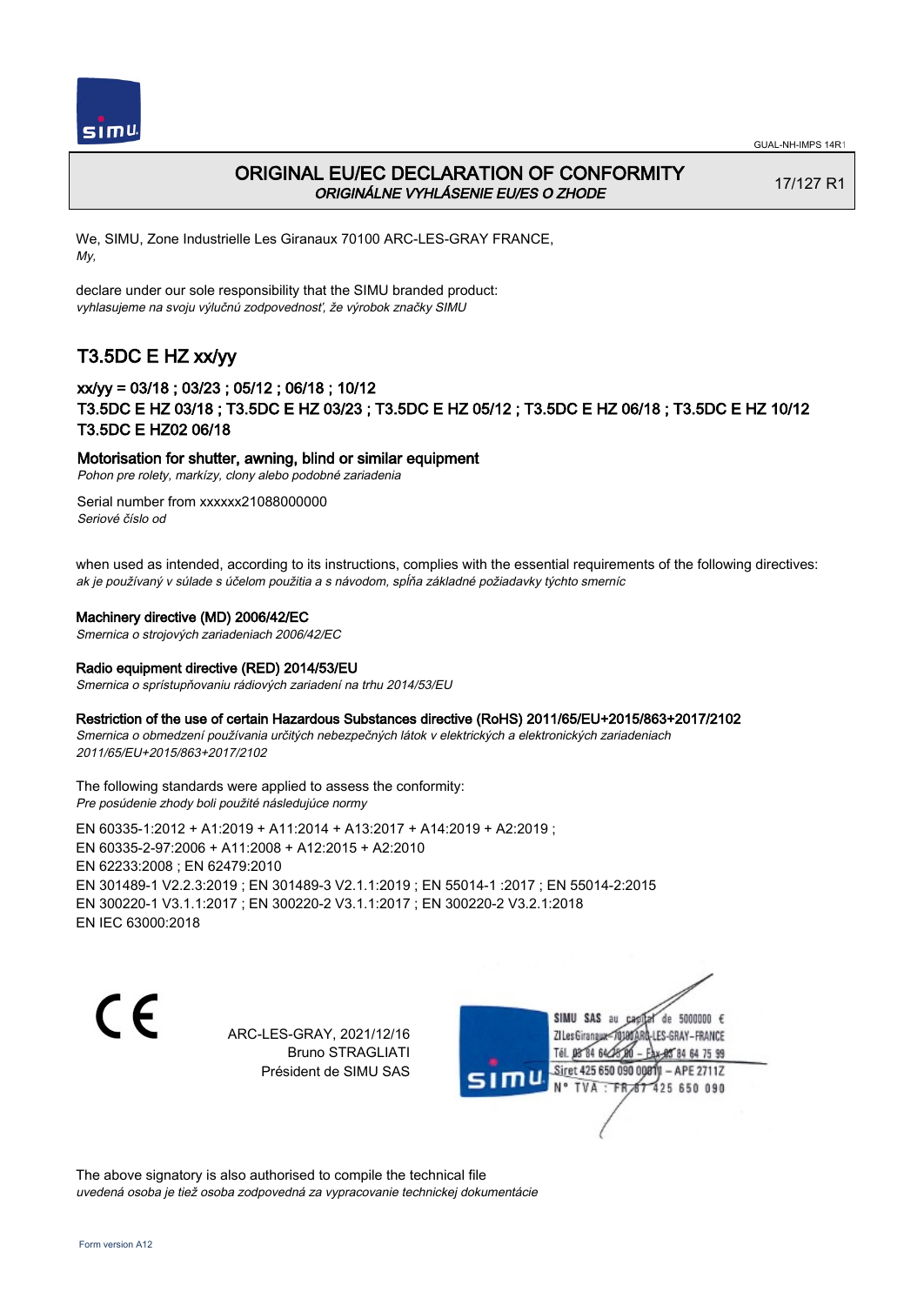



## ORIGINAL EU/EC DECLARATION OF CONFORMITY IZJAVA O SKLADNOSTI / IZJAVA O LASTNOSTIH

17/127 R1

We, SIMU, Zone Industrielle Les Giranaux 70100 ARC-LES-GRAY FRANCE, Mi,

declare under our sole responsibility that the SIMU branded product: S polno odgovornostjo izjavljamo, da izdelki blagovne znamke SIMU

# T3.5DC E HZ xx/yy

## xx/yy = 03/18 ; 03/23 ; 05/12 ; 06/18 ; 10/12 T3.5DC E HZ 03/18 ; T3.5DC E HZ 03/23 ; T3.5DC E HZ 05/12 ; T3.5DC E HZ 06/18 ; T3.5DC E HZ 10/12 T3.5DC E HZ02 06/18

### Motorisation for shutter, awning, blind or similar equipment

Motorizacija rolet, žaluzij, senčnikov in podobne opreme

Serial number from xxxxxx21088000000 'Serijska številka

when used as intended, according to its instructions, complies with the essential requirements of the following directives: ko se uporabljajo v skladu z namembnostjo in navodili, ustrezajo bistvenim zahtevam naslednjih direktiv

### Machinery directive (MD) 2006/42/EC

Direktiva o strojih 2006/42/EC

### Radio equipment directive (RED) 2014/53/EU

Ditrektiva o Radijski opremi 2014/53/EU

### Restriction of the use of certain Hazardous Substances directive (RoHS) 2011/65/EU+2015/863+2017/2102

Direktiva RoHS 2011/65/EU+2015/863+2017/2102

The following standards were applied to assess the conformity: Za preverjanje skladnosti so bili uporabljeni naslednji standardi

EN 60335‑1:2012 + A1:2019 + A11:2014 + A13:2017 + A14:2019 + A2:2019 ; EN 60335‑2‑97:2006 + A11:2008 + A12:2015 + A2:2010 EN 62233:2008 ; EN 62479:2010 EN 301489‑1 V2.2.3:2019 ; EN 301489‑3 V2.1.1:2019 ; EN 55014‑1 :2017 ; EN 55014‑2:2015 EN 300220‑1 V3.1.1:2017 ; EN 300220‑2 V3.1.1:2017 ; EN 300220‑2 V3.2.1:2018 EN IEC 63000:2018

C E

ARC-LES-GRAY, 2021/12/16 Bruno STRAGLIATI Président de SIMU SAS

SIMU SAS au de 5000000  $\epsilon$ ZI Les Giranaux</DJ80AF -LES-GRAY-FRANCE Tél. 08 84 64 28 85 84 64 75 99 Siret 425 650 090 0081  $-$  APE 2711Z mu 425 650 090 TVA · FRAT

The above signatory is also authorised to compile the technical file Podpisnik, naveden zgoraj, je pooblaščen tudi za pripravo tehnične dokumentacije